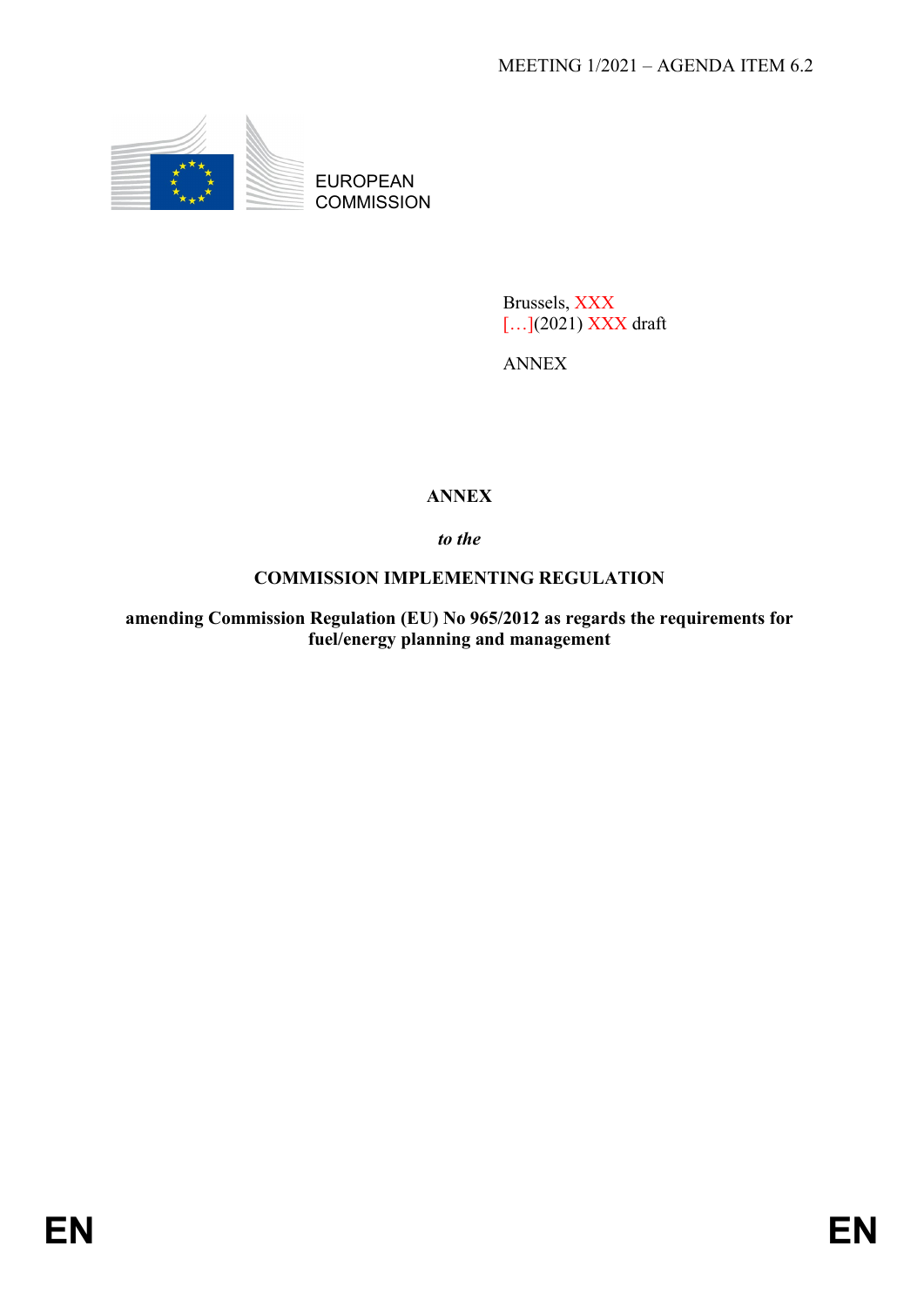#### ANNEX

Annexes I, II, III, IV, V, VI, VII and VIII are amended as follows:

(1) Annex I is amended as follows:

(a) the following definition (8c) is inserted:

- '(8c) 'alternate aerodrome' means an adequate aerodrome to which an aircraft may proceed when it becomes either impossible or inadvisable to proceed to or land at the aerodrome of intended landing, where the necessary services and facilities are available, where aircraft performance requirements can be met, and which is operational at the expected time of use; 'alternate aerodrome' includes the following:
	- (a) 'take-off alternate aerodrome': an alternate aerodrome at which an aircraft would be able to land if it becomes necessary shortly after take-off and it is not possible to use the aerodrome of departure;
	- (b) 'en route alternate (ERA) aerodrome': an alternate aerodrome at which an aircraft would be able to land if a diversion becomes necessary while en route;
	- (c) 'fuel/energy en route alternate (fuel/energy ERA) aerodrome' means an ERA aerodrome that is required at the planning stage for use in the calculation of fuel/energy;
	- (d) 'destination alternate aerodrome': an alternate aerodrome at which an aircraft would be able to land if it becomes either impossible or inadvisable to land at the aerodrome of intended landing;';

(b) point (26) is replaced by the following:

'(26) 'contingency fuel/energy' means the fuel/energy required to compensate for unforeseen factors that could have an influence on the fuel/energy consumption to the destination aerodrome;';

(c) the following definition (31a) is inserted:

- '(31a) 'current fuel/energy scheme' means the approved fuel/energy scheme that is currently used by the operator;';
- (d) point (46) is deleted;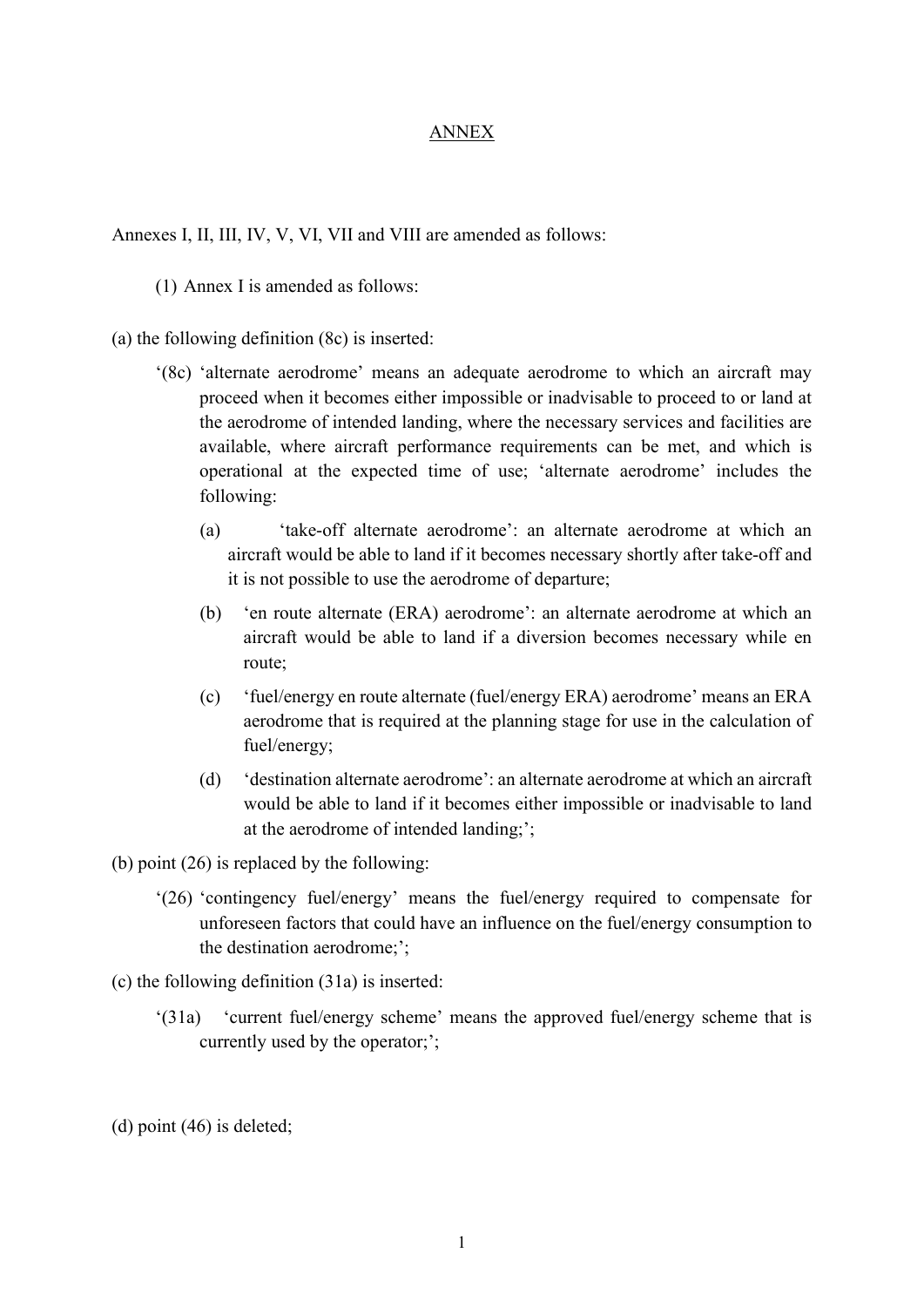- (e) the following definitions (49d) and (49e) are inserted:
	- '(49d) 'flight following' means the recording in real time of departure and arrival messages by operational personnel to ensure that a flight is operating and has arrived at the destination aerodrome or an alternate aerodrome;
	- (49e) 'flight monitoring' means, in addition to the requirements defined for flight following:
		- operational monitoring of flights by suitably qualified operational-control personnel from departure throughout all phases of the flight;
		- communication of all available and relevant safety information between the operational-control personnel on the ground and the flight crew; and
		- critical assistance to the flight crew in the event of an in-flight emergency or security issue, or at the request of the flight crew;';

(f) the following definitions (50a) and (50b) are inserted:

- '(50a) 'flight time' means:
	- for aeroplanes, the total time from the moment an aeroplane first moves for the purpose of taking off until the moment the aeroplane finally comes to rest at the end of the flight;
	- for helicopters, the total time between the moment a helicopter's rotor blades start turning for the purpose of taking off until the moment the helicopter finally comes to rest at the end of the flight, and the rotor blades are stopped;
- (50b) 'flight watch' means, in addition to all elements defined for 'flight monitoring', the active tracking of a flight by suitably qualified operational-control personnel throughout all phases of the flight to ensure that the flight is following its prescribed route without unplanned deviations, diversions or delays;';
- (g) point (51) is deleted;
- (h) point (73) is replaced by the following:
	- '(73) 'local helicopter operation (LHO)' means a commercial air transport operation of helicopters with a maximum certified take-off mass (MCTOM) over 3 175 kg and a maximum operational passenger seating configuration (MOPSC) of nine or less, by day, over routes navigated by reference to visual landmarks, conducted within a local and defined geographical area specified in the operations manual;';
- (i) the following definition (104a) is inserted:
	- '(104a)'safe landing' means, in the context of the fuel/energy policy or fuel/energy schemes, a landing at an adequate aerodrome or operating site with no less than the final reserve fuel/energy remaining and in compliance with the applicable operational procedures and aerodrome operating minima;';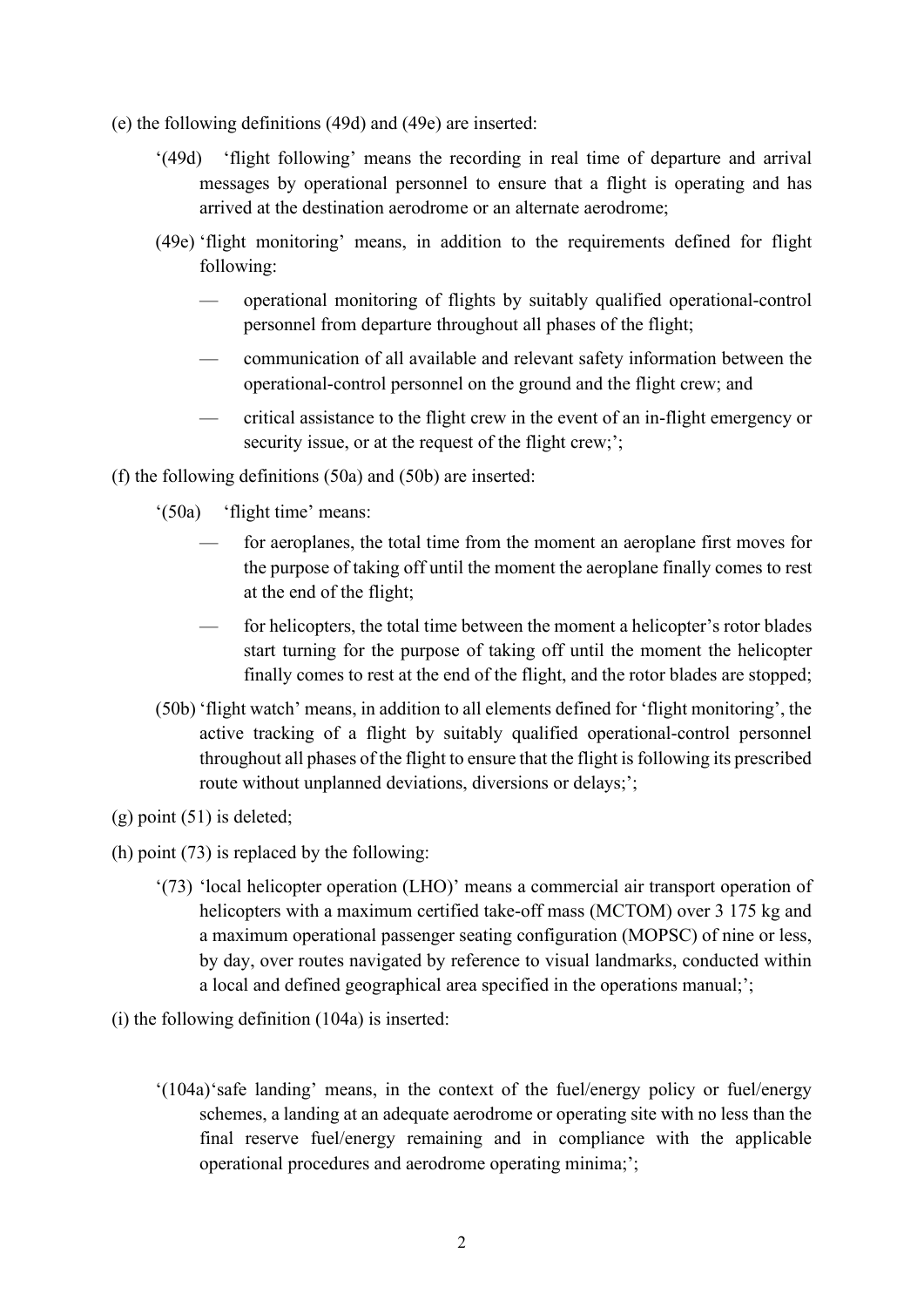(2) Annex II is amended as follows:

(a) point ARO.OPS.225 is replaced by the following:

'ARO.OPS.225 Approval of fuel/energy schemes

- (a) The competent authority shall approve the fuel/energy scheme proposed by a CAT operator if the operator demonstrates compliance with all applicable requirements in this Regulation related to fuel/energy for aeroplanes or helicopters involved in CAT.
- (b) The competent authority shall assess and oversee the fuel/energy planning and in-flight re-planning, selection of aerodrome and, in-flight fuel/energy management policies associated with the fuel/energy schemes, together with the processes supporting the implementation of these fuel/energy schemes.
- (c) In addition to points (a) and (b), when approving individual fuel/energy schemes, the competent authority shall:
	- (1) verify that the operator has demonstrated the baseline safety performance of the current fuel/energy scheme;
	- (2) assess the capability of the operator to support the implementation of the proposed individual fuel/energy scheme; the following elements shall be considered as a minimum:
		- (i) the operator's management system,
		- (ii) the operator's operational capabilities;
	- (3) verify that the operator's safety risk assessment that supports the proposed individual fuel/energy scheme achieves an equivalent level of safety to that of the current fuel/energy scheme; and
	- (4) establish an oversight plan to carry out periodic assessments of the approved individual fuel/energy scheme to verify compliance of the scheme or decide whether the scheme should be amended or revoked.
- (d) The approval referred to in point CAT.OP.MPA.182 (d)(2) shall include a list of the isolated aerodromes that are specified by the operator for each aircraft type to which the approval applies.
- (e) Without prejudice to points ARO.GEN.120 (d) and (e), the competent authority shall notify the Agency of the start of the evaluation of an alternative means of compliance related to fuel/energy schemes.';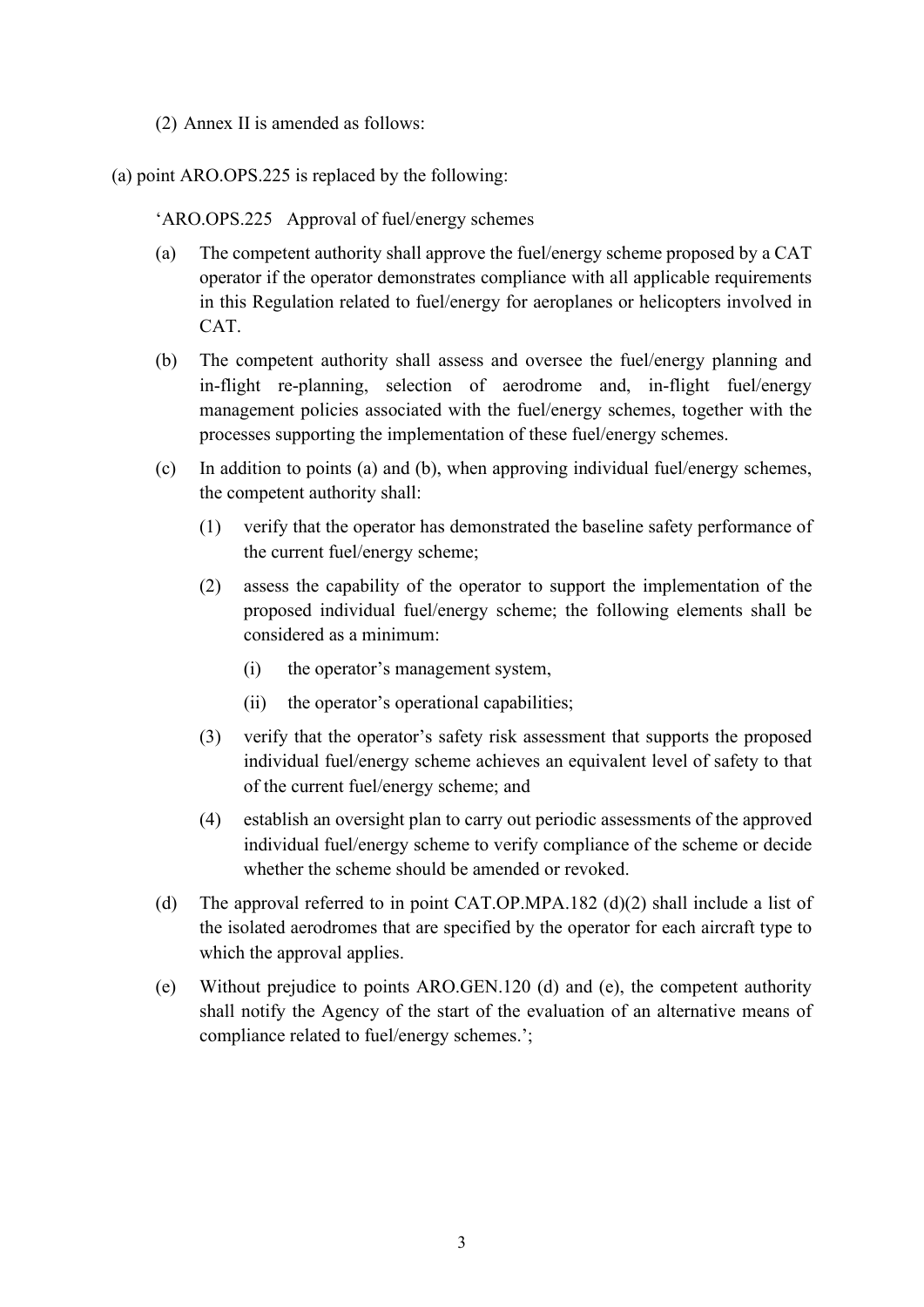### (3) in Annex III, Appendix I is replaced by the following:

### '**Appendix I to Annex III (Part-ORO)**

### **DECLARATION**

in accordance with Commission Regulation (EU) No 965/2012 on air operations

### **Operator**

Name:

Place in which the operator has its principal place of business or, if the operator has no principal place of business, place in which the operator is established or residing and place from which the operations are directed:

Name and contact details of the accountable manager:

### **Aircraft operation**

Starting date of operation and applicability date of the change:

Information on aircraft, operation, and continuing-airworthiness management organisation $<sup>(1)</sup>$ :</sup>

Type(s) of aircraft, registration(s) and main base:

| Aircraft<br>MSN <sup>(2)</sup> | Aircraft<br>type | Aircraft<br>registration $^{(3)}$ | Main base | Type(s) of<br>operation <sup><math>\theta</math></sup> | Organisation<br>responsible<br>for<br>continuing-<br>airworthiness<br>management <sup>(5)</sup> |
|--------------------------------|------------------|-----------------------------------|-----------|--------------------------------------------------------|-------------------------------------------------------------------------------------------------|
|                                |                  |                                   |           |                                                        |                                                                                                 |
|                                |                  |                                   |           |                                                        |                                                                                                 |
|                                |                  |                                   |           |                                                        |                                                                                                 |
|                                |                  |                                   |           |                                                        |                                                                                                 |

The operator shall obtain a prior approval<sup>(6)</sup> or specific approval<sup>(7)</sup> for certain operations before conducting such operations.

Where applicable, details of approvals held (attach list of specific approvals, including specific approvals granted by a third country, if applicable).

Where applicable, details of specialised-operations authorisation held (attach authorisation(s)).

Where applicable, list of alternative means of compliance (AltMoC) with references to the AMC they replace (attach AltMoC).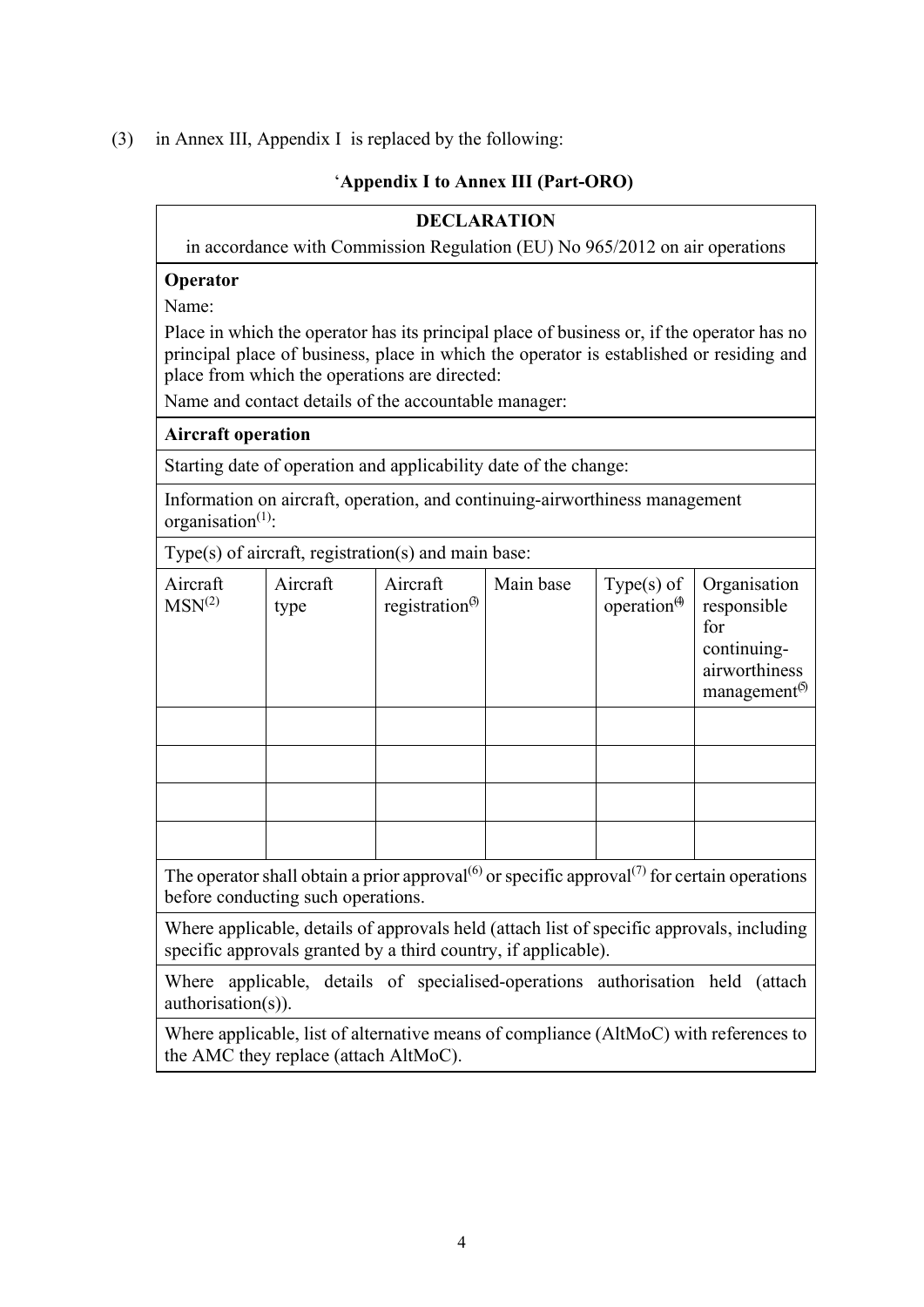| <b>Statements</b>                                                                                                                                                                             |                                                                                                                                                                                                                                                                                                                                                                                                                                                                                             |  |  |  |
|-----------------------------------------------------------------------------------------------------------------------------------------------------------------------------------------------|---------------------------------------------------------------------------------------------------------------------------------------------------------------------------------------------------------------------------------------------------------------------------------------------------------------------------------------------------------------------------------------------------------------------------------------------------------------------------------------------|--|--|--|
|                                                                                                                                                                                               | The operator shall comply, and continues to comply, with the essential<br>requirements set out in Annex V to Regulation (EU) 2018/1139 of the European<br>Parliament and of the Council and with the requirements of Regulation (EU)<br>No 965/2012.                                                                                                                                                                                                                                        |  |  |  |
| $\vert \ \ \vert$                                                                                                                                                                             | The management system documentation, including the operations manual, shall<br>comply with the requirements of Annex III (Part-ORO), Annex V (Part-SPA),<br>Annex VI (Part-NCC), or Annex VIII (Part-SPO) to Regulation (EU) No 965/2012<br>and all flights be made in accordance with the provisions of the operations manual<br>as required by point ORO.GEN.110 (b) of Part-ORO.                                                                                                         |  |  |  |
|                                                                                                                                                                                               | All operated aircraft shall hold a valid certificate of airworthiness in accordance<br>with Commission Regulation (EU) No 748/2012 or meet the specific airworthiness<br>requirements applicable to aircraft registered in a third country and subject to a<br>lease agreement.                                                                                                                                                                                                             |  |  |  |
|                                                                                                                                                                                               | All flight crew members shall hold a licence in accordance with Annex I to<br>Commission Regulation (EU) No 1178/2011 as required by point ORO.FC.100 (c)<br>of Annex III to Regulation (EU) No 965/2012, and cabin crew members, where<br>applicable, be trained in accordance with Subpart CC of Part-ORO.                                                                                                                                                                                |  |  |  |
| $\Box$                                                                                                                                                                                        | If applicable, the operator shall implement and demonstrate conformance to a<br>recognised industry standard.<br>Reference of the standard:<br>Certification body:<br>Date of the last conformity audit:                                                                                                                                                                                                                                                                                    |  |  |  |
|                                                                                                                                                                                               | The operator shall notify to the competent authority any changes in circumstances<br>affecting its compliance with the essential requirements set out in Annex V to<br>Regulation (EU) 2018/1139 and with the requirements of Regulation (EU)<br>No 965/2012 as declared to the competent authority through this declaration, and<br>any changes to the information on and lists of AltMoC included in and annexed to<br>this declaration as required by point ORO.GEN.120 (a) of Part-ORO. |  |  |  |
|                                                                                                                                                                                               | The operator shall confirm that the information disclosed in this declaration is<br>correct.                                                                                                                                                                                                                                                                                                                                                                                                |  |  |  |
| Date, name, and signature of the accountable manager                                                                                                                                          |                                                                                                                                                                                                                                                                                                                                                                                                                                                                                             |  |  |  |
| <sup>(1)</sup> If there is not enough space to list the required information in the declaration, the information shall be listed in a<br>separate annex. The annex shall be dated and signed. |                                                                                                                                                                                                                                                                                                                                                                                                                                                                                             |  |  |  |
| <sup>(2)</sup> Manufacturer serial number.<br>$^{(3)}$ If the aircraft is also registered with an air operator certificate (AOC) holder, specify the AOC number of the                        |                                                                                                                                                                                                                                                                                                                                                                                                                                                                                             |  |  |  |
|                                                                                                                                                                                               | AOC holder.                                                                                                                                                                                                                                                                                                                                                                                                                                                                                 |  |  |  |
|                                                                                                                                                                                               | (4) 'Type(s) of operation' refers to the type of operations conducted with this aircraft, e.g. non-commercial<br>operations or specialised operations, e.g. aerial photography flights, aerial advertising flights, news media flights,<br>television and movie flights, parachute operations, skydiving, maintenance check flights.                                                                                                                                                        |  |  |  |
|                                                                                                                                                                                               | $(5)$ Information about the organisation that is responsible for the continuing-airworthiness management shall include<br>the name of the organisation, its address, and the approval reference.                                                                                                                                                                                                                                                                                            |  |  |  |
| (6)                                                                                                                                                                                           | (a) operations with any defective instrument or piece of equipment or item or function, under a minimum<br>equipment list (MEL) (points ORO.MLR.105 (b), (f), and (j), NCC.IDE.A.105, NCC.IDE.H.105,<br>SPO.IDE.A.105, and SPO.IDE.H.105).                                                                                                                                                                                                                                                  |  |  |  |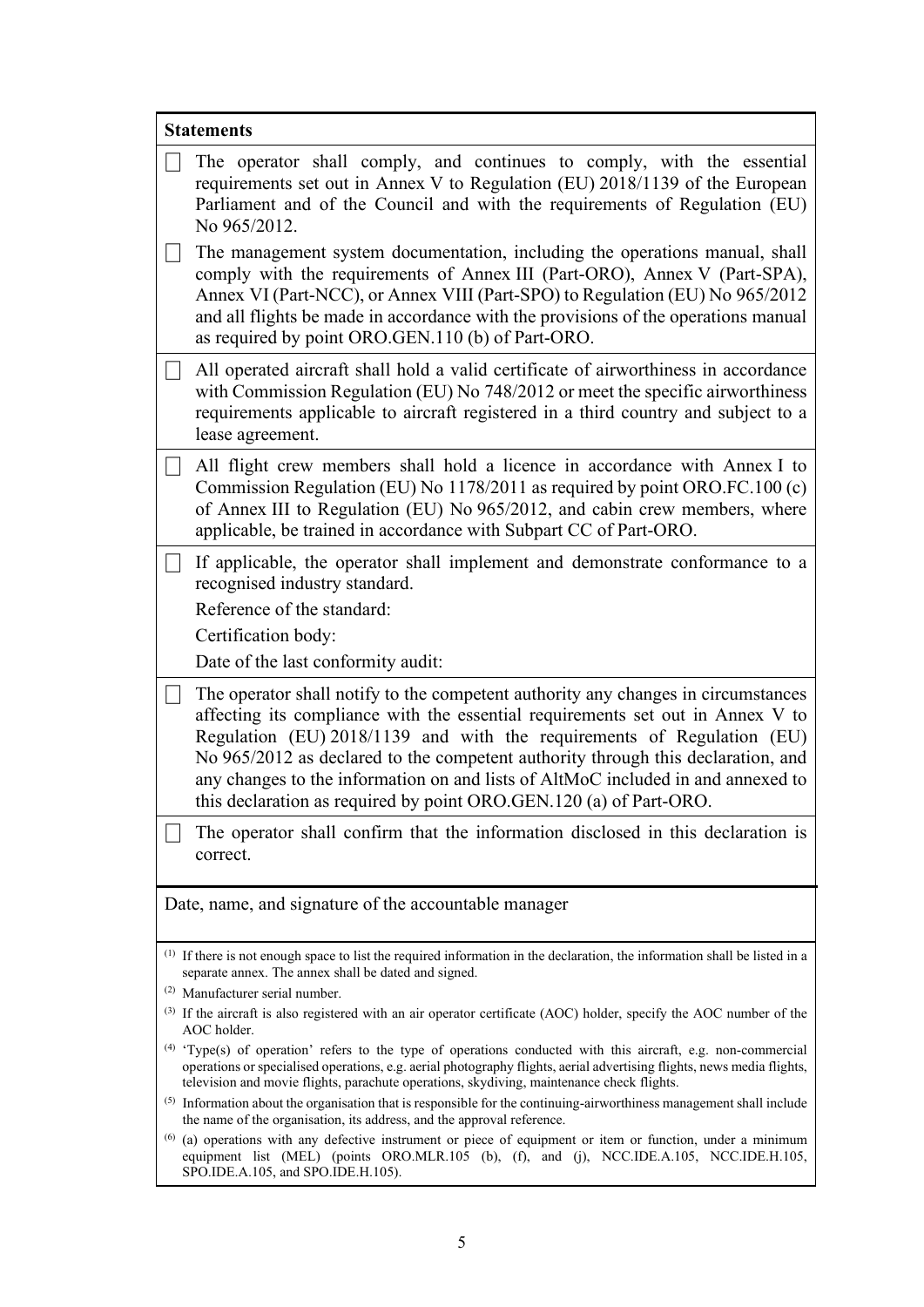- (b) operations requiring prior authorisation or approval, including all of the following:
- for specialised operations, wet lease-in and dry lease-in of aircraft registered in a third country (point ORO.SPO.100 (c));
- high-risk commercial specialised operations (point ORO.SPO.110);
- non-commercial operations with aircraft with an MOPSC of more than 19, which are performed without an operating cabin crew member (point ORO.CC.100 (d));
- use of IFR operating minima that are lower than those published by the State (points NCC.OP.110 and SPO.OP.110);
- refuelling with engine(s) and/or rotors turning (points NCC.OP.157 and SPO.OP.157);
- specialised operations (SPO) without oxygen above 10 000 ft (point SPO.OP.195).
- (7) operations in accordance with Annex V (Part-SPA) to Regulation (EU) No 965/2012, including Subparts B 'PERFORMANCE-BASED NAVIGATION (PBN) OPERATIONS', C 'OPERATIONS WITH SPECIFIED MINIMUM NAVIGATION PERFORMANCE (MNPS)', D 'OPERATIONS IN AIRSPACE WITH REDUCED VERTICAL SEPARATION MINIMA (RVSM)', E 'LOW VISIBILITY OPERATIONS (LVO)', G 'TRANSPORT OF DANGEROUS GOODS', K 'HELICOPTER OFFSHORE OPERATIONS', and M 'ELECTRONIC FLIGHT BAGS (EFBs)'.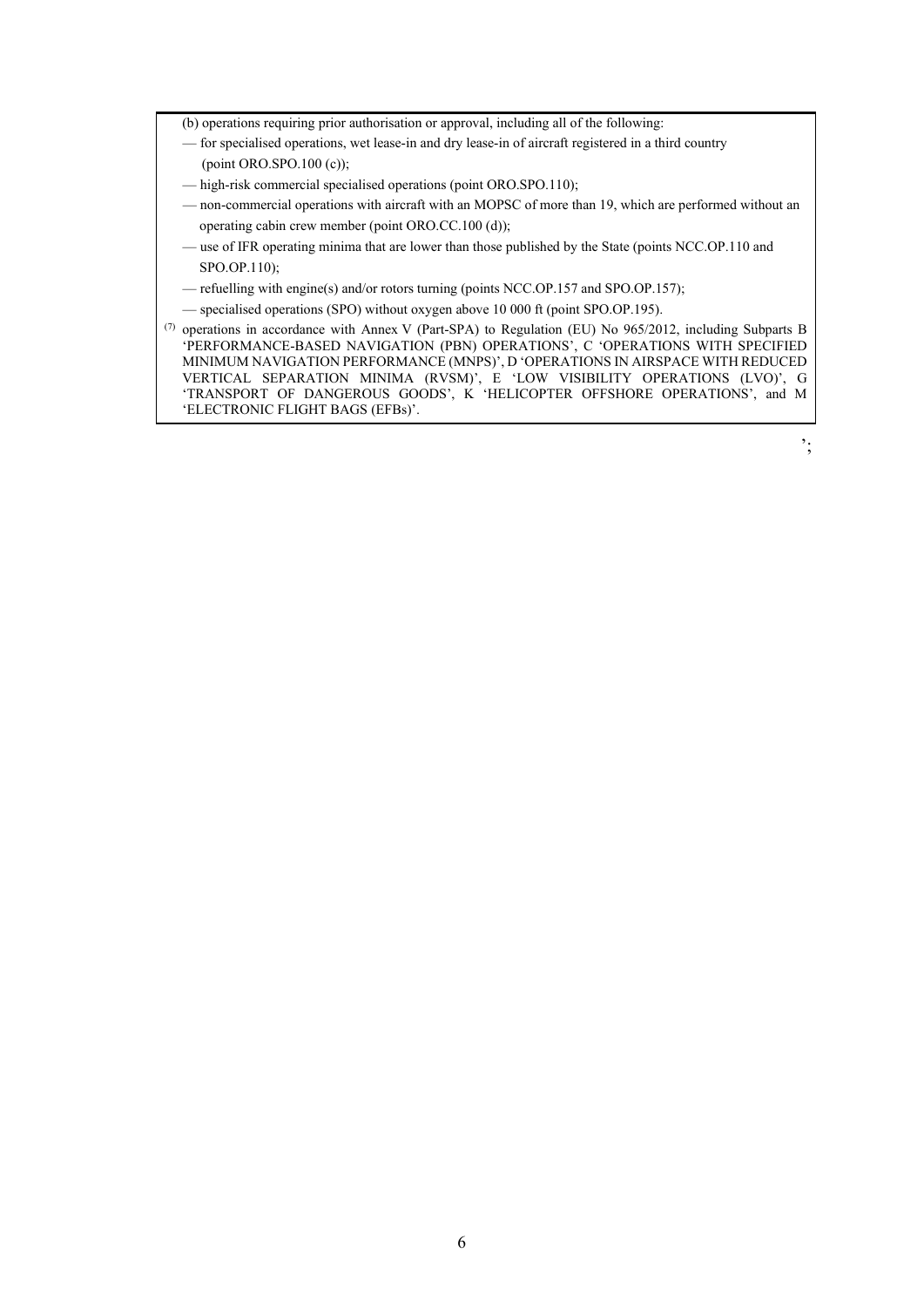(4) Annex IV is amended as follows:

(a) point CAT.OP.MPA.100  $(b)(3)$  is replaced by the following:

'CAT.OP.MPA.100 Use of air traffic services

'(3) local helicopter operations (LHOs),';

(b) point CAT.OP.MPA.106 is deleted;

(c) point CAT.OP.MPA.150 is replaced by the following:

'CAT.OP.MPA.150 INTENTIONALLY LEFT BLANK';

(d) point CAT.OP.MPA.151 is deleted;

(e) point CAT.OP.MPA.175 (b)(7) is replaced by the following:

'(7) the provisions specified in the operations manual in respect of fuel/energy, oil, oxygen, minimum safe altitudes, aerodrome operating minima and availability of alternate aerodromes, where required, can be complied with for the planned flight;';

(f) a new point CAT.OP.MPA.177 is inserted as follows:

'CAT.OP.MPA.177 Submission of the ATS flight plan

- (a) If an air traffic services (ATS) flight plan is not submitted because it is not required by the rules of the air, adequate information shall be deposited in order to permit alerting services to be activated if required.
- (b) When operating from a site where it is impossible to submit an ATS flight plan, the ATS flight plan shall be transmitted as soon as possible after take-off by the commander or the operator.';

(g) point CAT.OP.MPA.180 is replaced by the following:

'CAT.OP.MPA.180 Fuel/energy scheme — aeroplanes

- (a) The operator shall establish, implement, and maintain a fuel/energy scheme that:
	- (1) is appropriate for the type(s) of operation performed;
	- (2) corresponds to the capability of the operator to support its implementation; and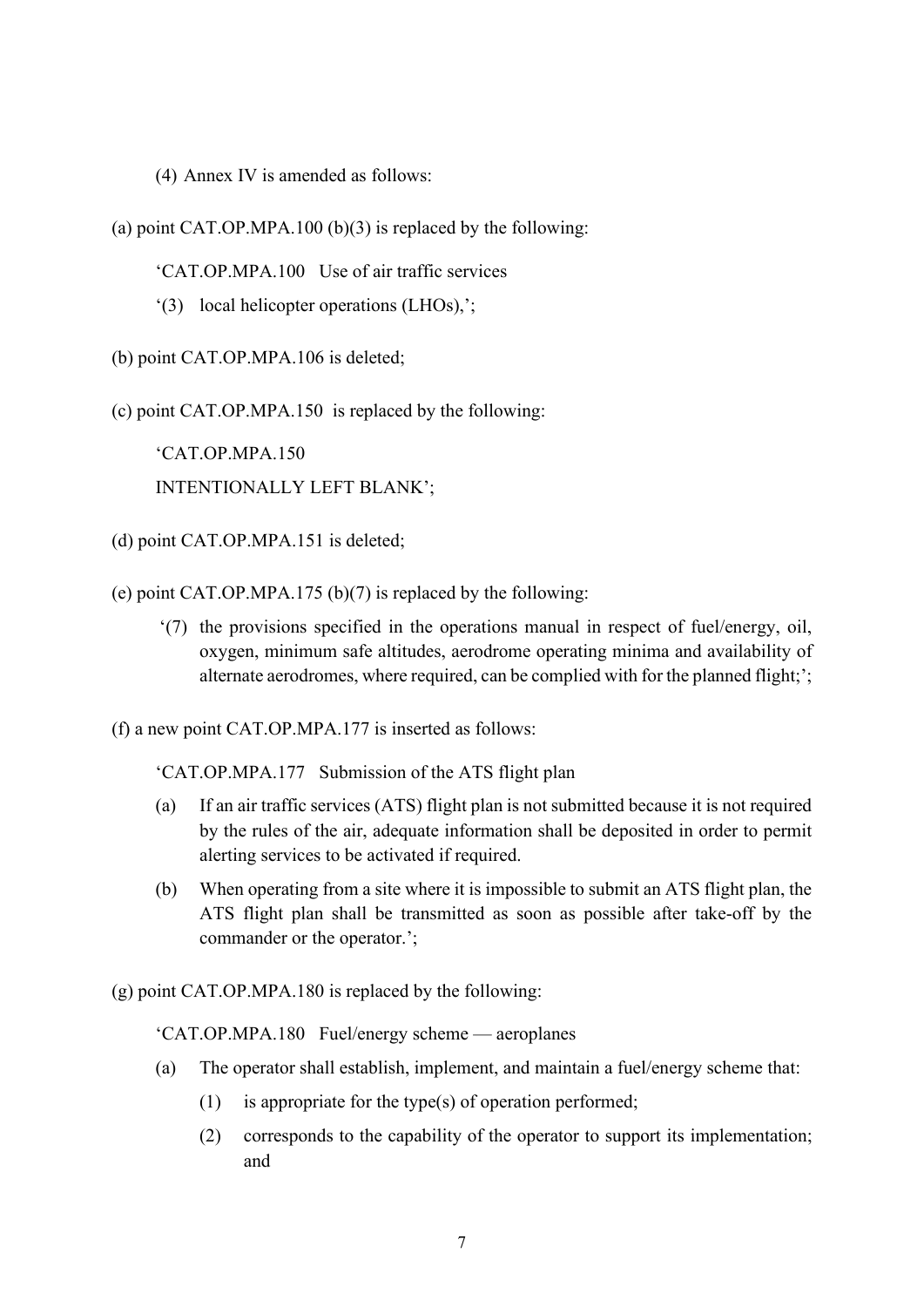- (3) is either:
	- (i) a basic fuel/energy scheme, which shall form the basis for a basic fuel/energy scheme with variations and an individual fuel/energy scheme; the basic fuel/energy scheme derives from a large-scale analysis of safety and operational data from previous performance and experience of the industry, applying scientific principles; the basic fuel/energy scheme shall ensure, in this order, a safe, effective, and efficient operation of the aircraft; or
	- (ii) a basic fuel/energy scheme with variations, which is a basic fuel/energy scheme where the analysis referred to in (i) is used to establish a variation to the basic fuel/energy scheme that ensures, in this order, a safe, effective, and efficient operation of the aircraft; or
	- (iii) an individual fuel/energy scheme, which derives from a comparative analysis of the operator's safety and operational data, applying scientific principles; the analysis is used to establish a fuel/energy scheme with a higher or equivalent level of safety to that of the basic fuel/energy scheme that ensures, in this order, a safe, effective, and efficient operation of the aircraft.
- (b) All fuel/energy schemes shall comprise:
	- (1) a fuel/energy planning and in-flight re-planning policy;
	- (2) an aerodrome selection policy; and
	- (3) an in-flight fuel/energy management policy.
- (c) The fuel/energy scheme and any change to it shall require prior approval by the competent authority.
- (d) When the operator intends to apply for an individual fuel/energy scheme, it shall:
	- (1) establish a baseline safety performance of its current fuel/energy scheme;
	- (2) demonstrate its capability to support the implementation of the proposed individual fuel/energy scheme, including the capability to exercise adequate operational control and to ensure exchange of the relevant safety information between the operational control personnel and the flight crew; and
	- (3) make a safety risk assessment that demonstrates how an equivalent level of safety to that of the current fuel/energy scheme is achieved.';

(h) point CAT.OP.MPA.181 is replaced by the following:

'CAT.OP.MPA.181 Fuel/energy scheme — fuel/energy planning and in-flight replanning policy — aeroplanes

(a) The operator shall: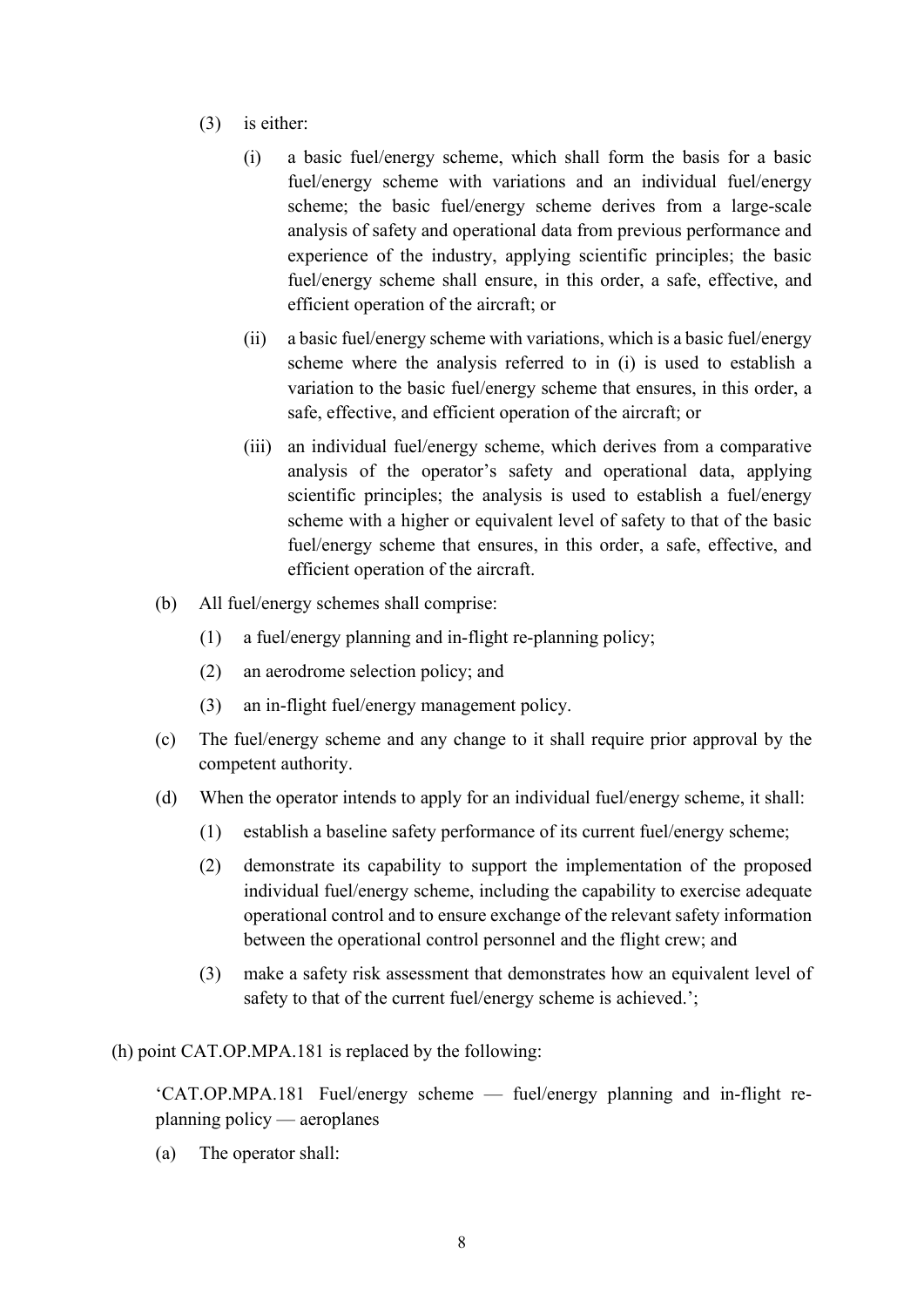- (1) establish a fuel/energy planning and in-flight re-planning policy as part of the fuel/energy scheme;
- (2) ensure that the aeroplane carries a sufficient amount of usable fuel/energy to safely complete the planned flight and to allow for deviations from the planned operation;
	- (3) develop procedures for the fuel/energy planning and in-flight re-planning policy that shall be contained in the operations manual.
- (4) ensure that the fuel/energy planning of the flight is based on:
	- (i) current aircraft-specific data derived from a fuel/energy consumption monitoring system or, if not available;
	- (ii) data provided by the aeroplane manufacturer.
- (b) The operator shall ensure that the planning of flights includes the operating conditions under which the flight is to be conducted; the operating conditions shall include at least:
	- (1) aircraft fuel/energy consumption data;
	- (2) anticipated masses;
	- (3) anticipated meteorological conditions;
	- (4) the effects of deferred maintenance items and/or of configuration deviations;
	- (5) the expected departure and arrival routing and runways; and
	- (6) anticipated delays.
- (c) The operator shall ensure that the pre-flight calculation of the usable fuel/energy that is required for a flight includes:
	- (1) taxi fuel/energy that shall not be less than the amount expected to be used prior to take-off;
	- (2) trip fuel/energy that shall be the amount of fuel/energy that is required to enable the aeroplane to fly from take-off, or from the point of in-flight replanning, to landing at the destination aerodrome, taking into account the operating conditions of point (b);
	- (3) contingency fuel/energy that shall be the amount of fuel/energy required to compensate for unforeseen factors;
	- (4) destination alternate fuel/energy:
		- (i) when a flight is operated with at least one destination alternate aerodrome, it shall be the amount of fuel/energy required to fly from the destination aerodrome to the destination alternate aerodrome; or
		- (ii) when a flight is operated with no destination alternate aerodrome, it shall be the amount of fuel/energy required to hold at the destination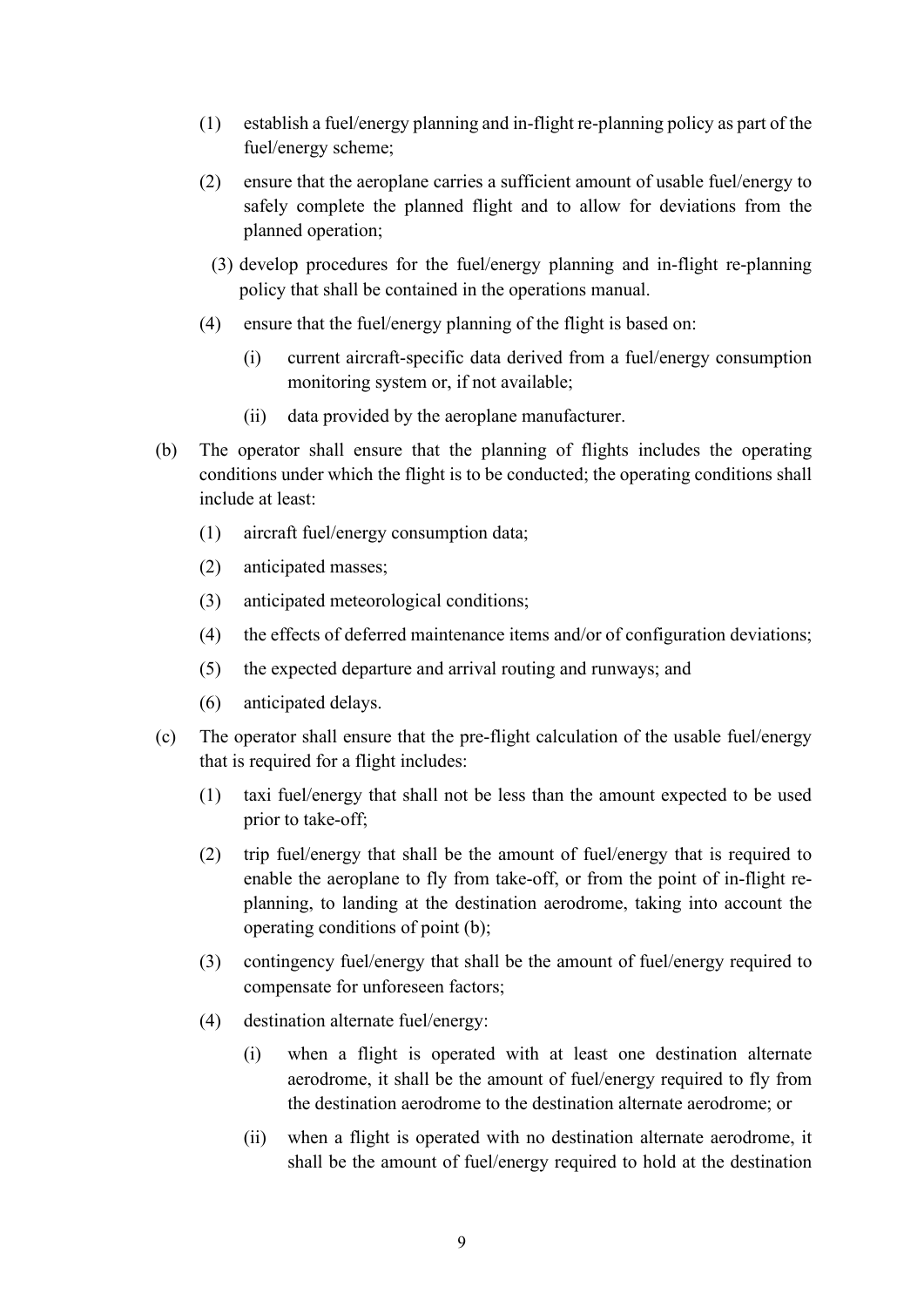aerodrome, while enabling the aeroplane to perform a safe landing, and to allow for deviations from the planned operation; as a minimum, this amount shall be 15-minute fuel/energy at holding speed at 1 500 ft (450 m) above the aerodrome elevation in standard conditions, calculated according to the estimated aeroplane mass on arrival at the destination aerodrome;

- (5) final reserve fuel/energy that shall be the amount of fuel/energy that is calculated at holding speed at 1 500 ft (450 m) above the aerodrome elevation in standard conditions according to the aeroplane estimated mass on arrival at the destination alternate aerodrome, or destination aerodrome when no destination alternate aerodrome is required, and shall not be less than:
	- (i) for aeroplanes with reciprocating engines, the fuel/energy to fly for 45 minutes; or
	- (ii) for turbine-engined aeroplanes, the fuel/energy to fly for 30 minutes;
- (6) additional fuel/energy, if required by the type of operation; it shall be the amount of fuel/energy to enable the aeroplane to land at a fuel/energy en route alternate aerodrome (fuel/energy ERA aerodrome critical scenario) in the event of an aircraft failure that significantly increases the fuel/energy consumption at the most critical point along the route; this additional fuel/energy is required only if the minimum amount of fuel/energy that is calculated according to points  $(c)(2)$  to  $(c)(5)$  is not sufficient for such an event;
- (7) extra fuel/energy to take into account anticipated delays or specific operational constraints; and
- (8) discretionary fuel/energy, if required by the commander.
- (d) The operator shall ensure that in-flight re-planning procedures for calculating the usable fuel/energy that is required when a flight proceeds along a route or to a destination aerodrome other than the ones originally planned include points  $(c)(2)$ to  $(c)(7)$ .';
- (i) point CAT.OP.MPA.182 is replaced by the following:

'CAT.OP.MPA.182 Fuel/energy scheme — aerodrome selection policy — aeroplanes

- (a) At the planning stage, the operator shall ensure that once the flight has commenced, there is reasonable certainty that an aerodrome where a safe landing can be made will be available at the estimated time of use of that aerodrome.
- (b) At the planning stage, to allow for a safe landing in case of an abnormal or emergency situation after take-off, the operator shall select and specify in the operational flight plan a take-off alternate aerodrome if: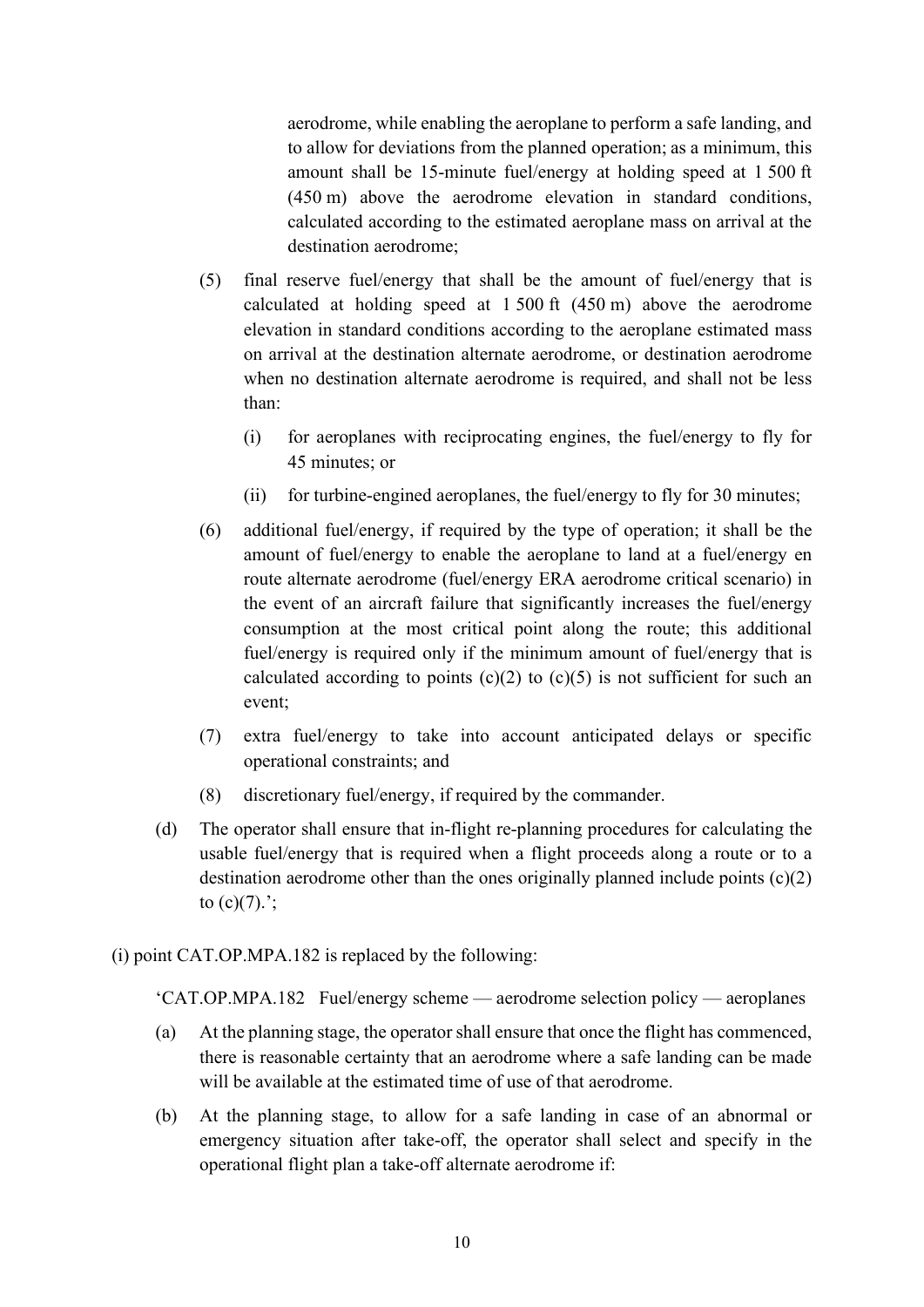- (1) either the meteorological conditions at the aerodrome of departure are below the operator's established aerodrome landing minima for that operation; or
- (2) it would be impossible to return to the aerodrome of departure for other reasons.
- (c) The take-off alternate aerodrome shall be located within a distance from the departure aerodrome that minimises the risk of exposure to potential abnormal or emergency situations. In selecting the take-off alternate aerodrome, the operator shall consider at least the following:
	- (1) actual and forecast meteorological conditions;
	- (2) availability and quality of the aerodrome infrastructure;
	- (3) navigation and landing capabilities of the aircraft in abnormal or emergency conditions, taking into account the redundancy of critical systems; and
	- (4) approvals held (e.g. extended range operations with two-engined aeroplanes (ETOPS), low visibility operation (LVO), etc.).
- (d) At the planning stage, for each instrument flight rules (IF) flight, the operator shall select and specify in the operational and air traffic services (ATS) flight plans one or more aerodromes so that two safe-landing options are available during normal operation when:
	- (1) reaching the destination aerodrome; or
	- (2) reaching the point of no return, to any available fuel/energy ERA aerodrome during isolated aerodrome operations; a flight to an isolated aerodrome shall not be continued past the point of no return unless a current assessment of meteorological conditions, traffic, and other operational conditions indicates that a safe landing can be made at the destination aerodrome at the estimated time of use.

The operator shall obtain prior approval from the competent authority for the use of an isolated aerodrome as destination aerodrome.

- (e) The operator shall provide appropriate safety margins to flight planning to take into account a possible deterioration of the available forecast meteorological conditions at the estimated time of landing.
- (f) For each IFR flight, the operator shall ensure that sufficient means are available to navigate to and land at the destination aerodrome or at any destination alternate aerodrome in the event of loss of capability for the intended approach and landing operation.'.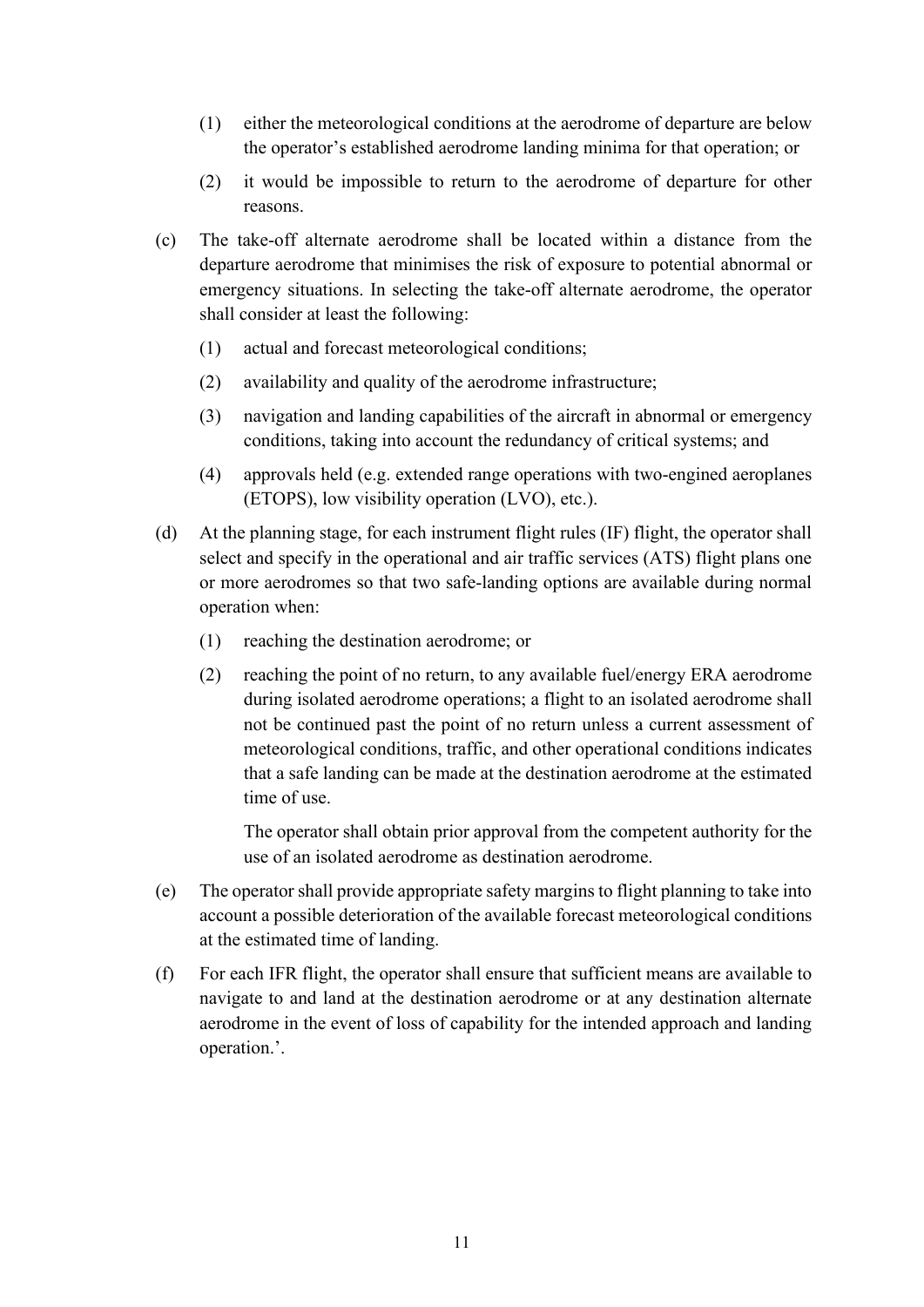(j) point CAT.OP.MPA.185 is replaced by the following:

'CAT.OP.MPA.185 Fuel/energy scheme — in-flight fuel/energy management policy — aeroplanes

- (a) The operator shall establish procedures for in-flight fuel/energy management that ensure:
	- (1) continual validation of the assumptions made during the planning stage (preflight or in-flight re-planning, or both);
	- (2) re-analysis and adjustment, if necessary;
	- (3) that the amount of usable fuel/energy remaining on board is protected and not less than the fuel/energy that is required to proceed to an aerodrome where a safe landing can be made; and
	- (4) relevant fuel/energy data for the purpose of  $(1)$ ,  $(2)$ , and  $(3)$  shall be recorded.
- (b) The operator shall have procedures in place to require the commander to obtain delayed information from a reliable source when unforeseen circumstances may result in landing at the destination aerodrome with less than the final reserve fuel/energy plus any:
	- (1) fuel/energy to proceed to an alternate aerodrome, if required; or
	- (2) fuel/energy required to proceed to an isolated aerodrome.
- (c) The commander shall advise air traffic control (ATC) of a 'minimum fuel/energy' state by declaring 'MINIMUM FUEL' when the commander has:
	- (1) committed to land at a specific aerodrome; and
	- (2) calculated that any change to the existing clearance to that aerodrome may result in landing with less than the planned final reserve fuel/energy.
- (d) The commander shall declare a situation of 'fuel/energy emergency' by broadcasting 'MAYDAY MAYDAY MAYDAY FUEL' when the usable fuel/energy that is calculated to be available upon landing at the nearest aerodrome where a safe landing can be made is less than the planned final reserve fuel/energy.';

(k) point CAT.OP.MPA.186 is deleted;

(l) point CAT.OP.MPA.190 is replaced by the following:

'CAT.OP.MPA.190 Fuel/energy scheme — helicopters

(a) The operator shall establish, implement, and maintain a fuel/energy scheme that comprises: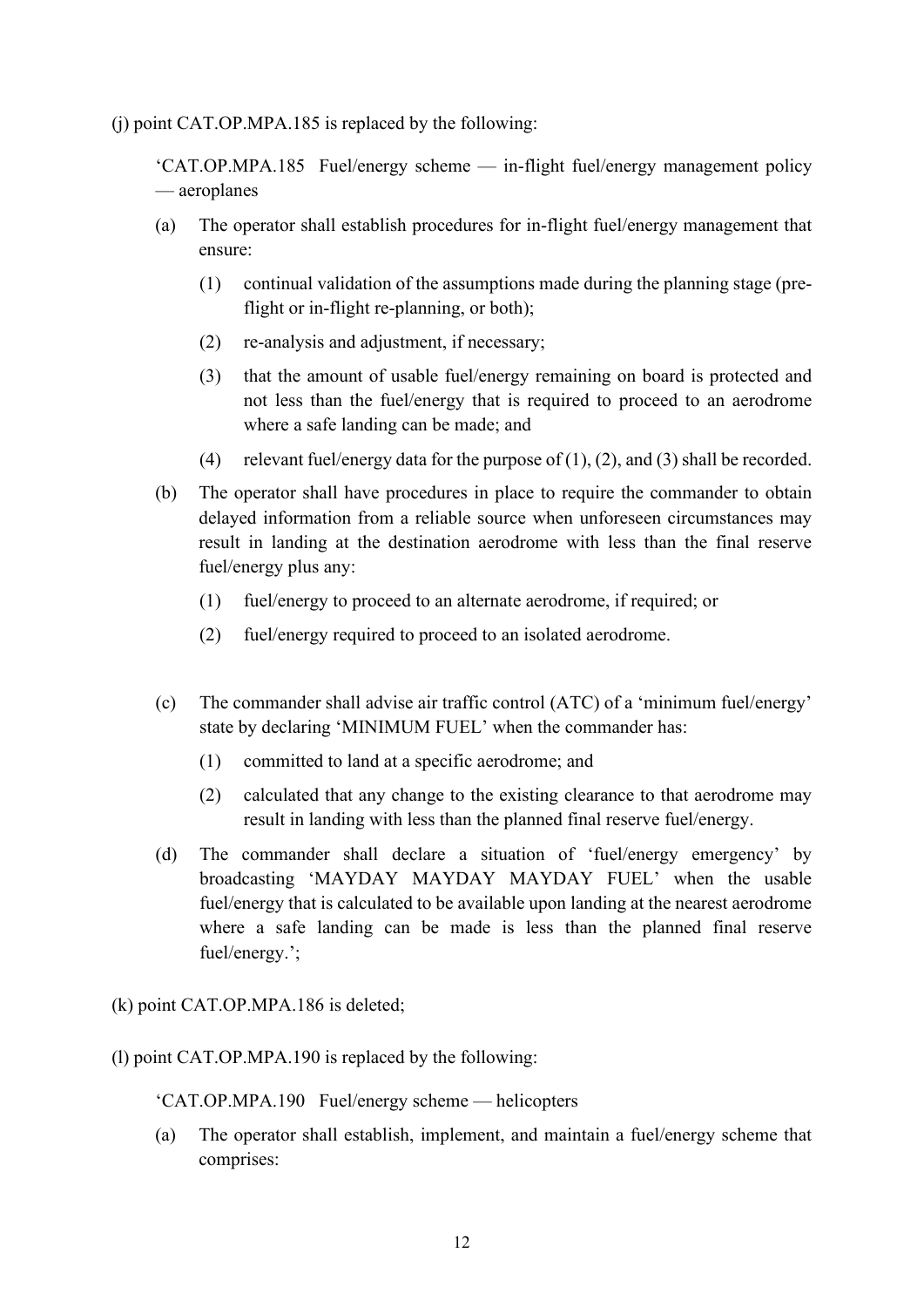- (1) a fuel/energy planning and in-flight re-planning policy; and
- (2) an in-flight fuel/energy management policy.
- (b) The fuel/energy scheme shall:
	- (1) be appropriate for the type(s) of operation performed; and
	- (2) correspond to the capability of the operator to support its implementation.
- (c) The fuel/energy scheme and any change to it shall require prior approval by the competent authority.';

(m) new point CAT.OP.MPA.191 is inserted as follows:

'CAT.OP.MPA.191 Fuel/energy scheme — Fuel/energy planning and in-flight replanning policy — helicopters

- (a) As part of the fuel/energy scheme, the operator shall establish a fuel/energy planning and in-flight re-planning policy to ensure that the aircraft carries a sufficient amount of usable fuel/energy to safely complete the planned flight and to allow for deviations from the planned operation.
- (b) The operator shall ensure that the fuel/energy planning of flights is based upon at least the following elements:
	- (1) procedures contained in the operations manual as well as:
		- (i) current aircraft-specific data derived from a fuel/energy consumption monitoring system; or
		- (ii) data provided by the aircraft manufacturer; and
	- (2) the operating conditions under which the flight is to be conducted including:
		- (i) aircraft fuel/energy consumption data;
		- (ii) anticipated masses;
		- (iii) anticipated meteorological conditions;
		- (iv) the effects of deferred maintenance items or of configuration deviations, or both; and
		- (v) procedures and restrictions introduced by air navigation service providers.
- (c) The operator shall ensure that the pre-flight calculation of the usable fuel/energy that is required for a flight includes:
	- (1) taxi fuel/energy, which shall not be less than the amount expected to be used prior to take-off;
	- (2) trip fuel/energy;
	- (3) contingency fuel/energy;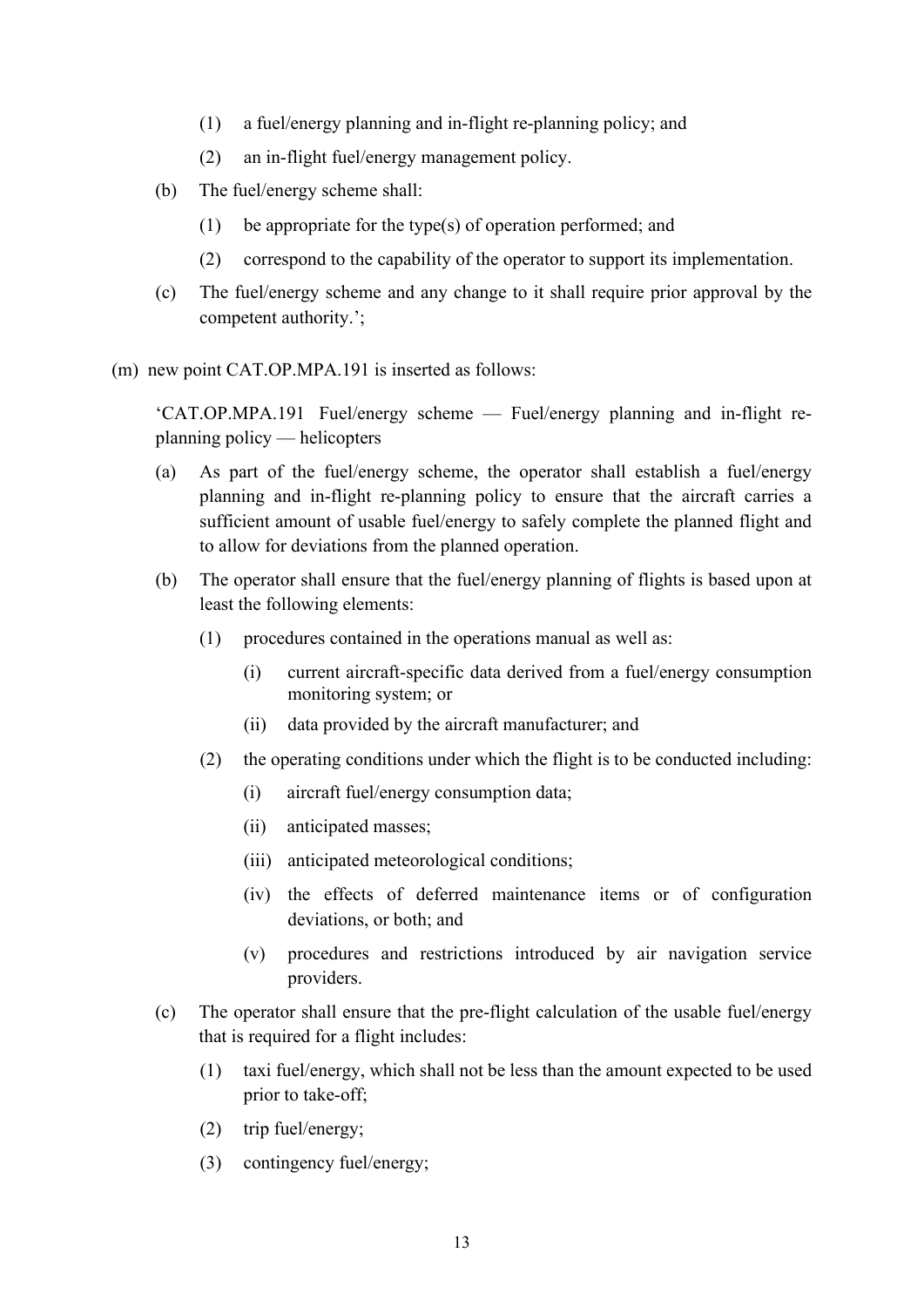- (4) destination alternate fuel/energy if a destination alternate aerodrome is required;
- (5) final reserve fuel/energy, which shall not be less than:
	- (i) if flying under visual flight rules (VFR) and navigating by day with reference to visual landmarks, 20-minute fuel/energy at best-range speed; or
	- (ii) if flying under VFR and navigating by means other than by reference to visual landmarks or at night, 30-minute fuel/energy at best-range speed; or
	- (iii) if flying under instrument flight rules (IFR), 30-minute fuel/energy at holding speed at 1 500 ft (450 m) above the aerodrome elevation in standard conditions, calculated according to the helicopter estimated mass on arrival at the destination alternate aerodrome or at the destination aerodrome when no destination alternate aerodrome is required;
- (6) extra fuel/energy, to take into account anticipated delays or specific operational constraints; and
- (7) discretionary fuel/energy, if required by the commander.
- (d) The operator shall ensure that if a flight has to proceed along a route or to a destination aerodrome other than the ones originally planned, in-flight re-planning procedures for calculating the required usable fuel/energy include:
	- (1) trip fuel/energy for the remainder of the flight;
	- (2) reserve fuel/energy consisting of:
		- (i) contingency fuel/energy;
		- (ii) alternate fuel/energy if a destination alternate aerodrome is required;
		- (iii) final reserve fuel/energy; and
		- (iv) additional fuel/energy, if required by the type of operation;
	- (3) extra fuel/energy, to take into account anticipated delays or specific operational constraints; and
	- (4) discretionary fuel/energy, if required by the commander.
- (e) As an alternative to points (b) to (d), for helicopters with a maximum certified takeoff mass (MCTOM) of 3 175 kg or less, flying by day and over routes navigated by reference to visual landmarks, or for local helicopter operations (LHO), the fuel/energy policy shall ensure that on completion of the flight, or series of flights, the final reserve fuel/energy is sufficient for:
	- (1) 30-minute flying time at best-range speed; or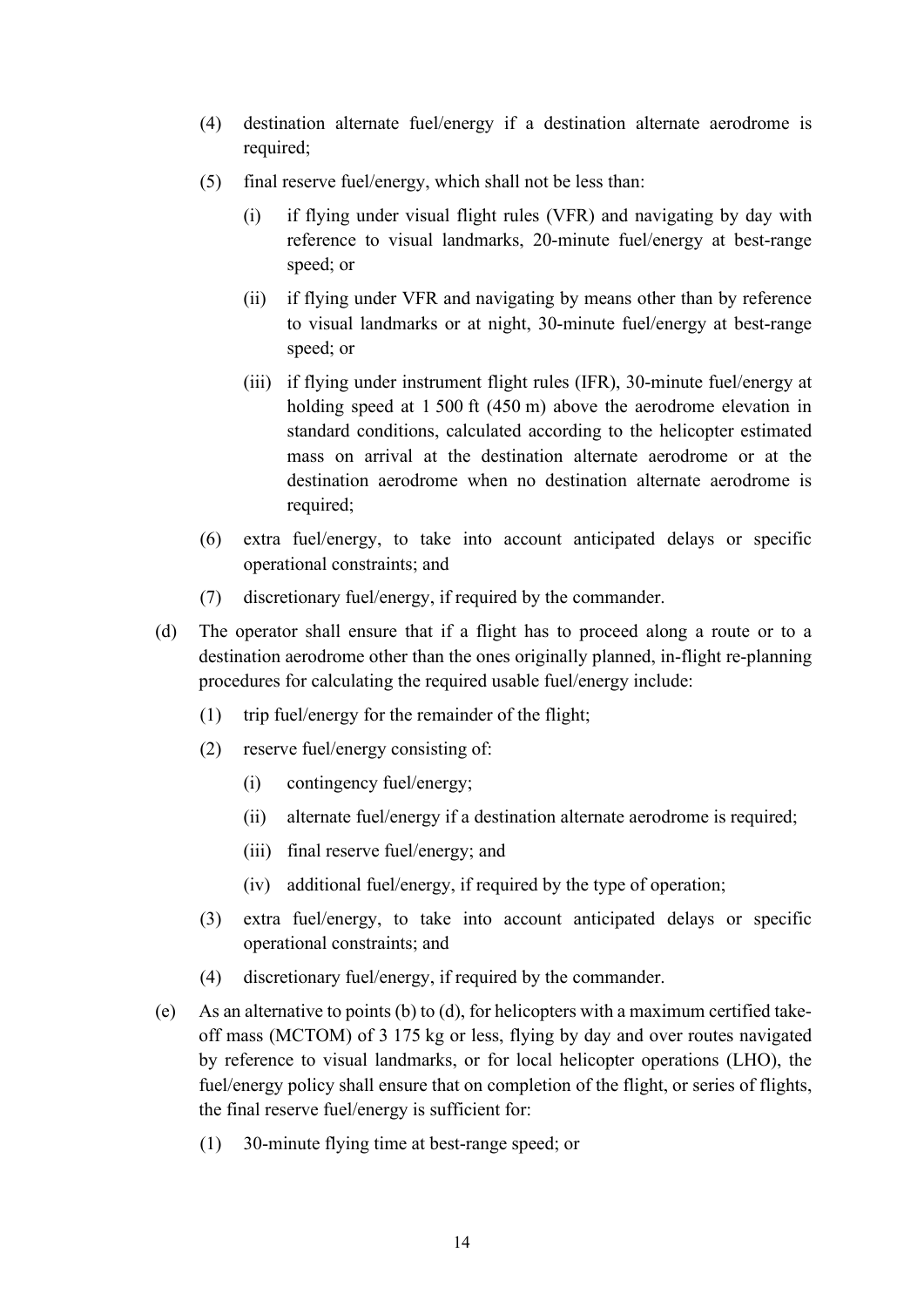(2) 20-minute flying time at best-range speed, if operating within an area providing continuous and suitable operating sites'.';

(n) a new point CAT.OP.MPA.192 is inserted as follows:

'CAT.OP.MPA.192 Selection of aerodromes and operating sites — helicopters

- (a) For flights under instrument meteorological conditions (IMC), the operator shall select a take-off alternate aerodrome within one-hour flying time at normal cruising speed if it is not possible to return to the site of departure for meteorological reasons.
- (b) At the planning stage, for each instrument flight rules (IFR) flight, the operator shall select and specify in the operational and air traffic services (ATS) flight plans one or more aerodromes or operating sites so that two safe-landing options are available during normal operation, except as provided for under point SPA.HOFO.120 (b).
- (c) The operator shall apply appropriate safety margins to flight planning to take into account a possible deterioration of the available forecast meteorological conditions at the estimated time of landing.
- (d) For each IFR flight, the operator shall ensure that sufficient means are available to navigate to and land at the destination aerodrome or at any destination alternate aerodrome in the event of loss of capability for the intended approach and landing operation.';
- (o) point CAT.OP.MPA.195 is replaced by the following:

'CAT.OP.MPA.195 Fuel/energy scheme — in-flight fuel/energy management policy — helicopters

- (a) The operator shall establish procedures to ensure that in-flight fuel/energy checks and fuel/energy management are performed.
- (b) The commander shall monitor the amount of usable fuel/energy remaining on board to ensure that it is protected and not less than the fuel/energy that is required to proceed to an aerodrome or operating site where a safe landing can be made.
- (c) The commander shall advise air traffic control (ATC) of a 'minimum fuel/energy' state by declaring 'MINIMUM FUEL' when the commander has:
	- (1) committed to land at an aerodrome or operating site; and
	- (2) calculated that any change to the existing clearance to that aerodrome or operating site, or other air traffic delays, may result in landing with less than the planned final reserve fuel/energy.
- (d) The commander shall declare a situation of 'fuel/energy emergency' by broadcasting 'MAYDAY MAYDAY MAYDAY FUEL' when the usable fuel/energy estimated to be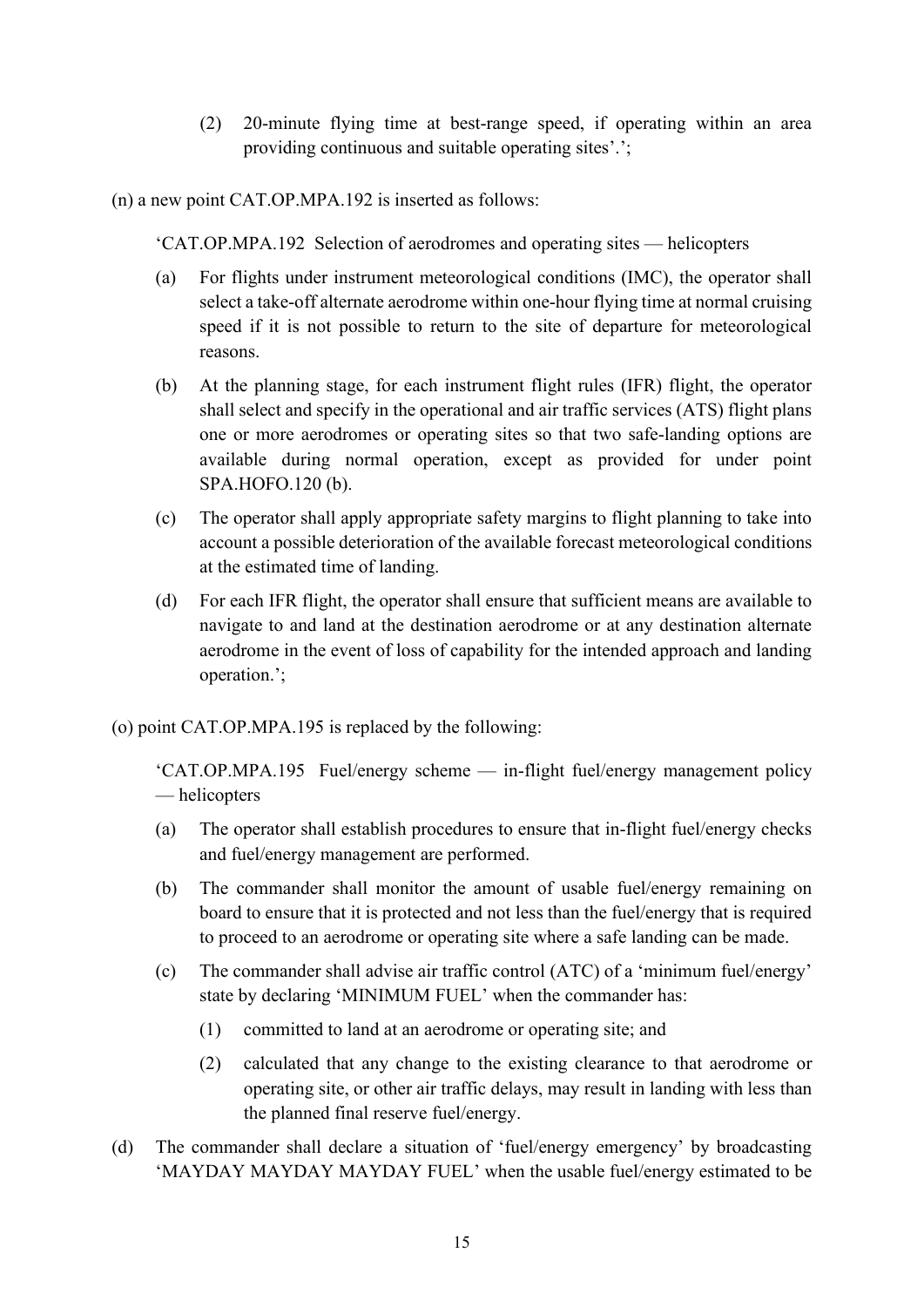available upon landing at the nearest aerodrome or operating site where a safe landing can be made is less than the planned final reserve fuel/energy.';

(p) a new point CAT.OP.MPA.200 is inserted as follows:

'CAT.OP.MPA.200 Special refuelling or defuelling of the aircraft

- (a) Special refuelling or defuelling shall only be conducted if the operator:
	- (1) has performed a risk assessment;
	- (2) has developed procedures; and
	- (3) has established a training programme for its personnel involved in such operations.
- (b) Special refuelling or defuelling applies to:
	- (1) refuelling with an engine running or rotors turning;
	- (2) refuelling/defuelling with passengers embarking, on board, or disembarking; and
	- (3) refuelling/defuelling with wide-cut fuel.
- (c) For aeroplanes, any special refuelling or defuelling procedures and any change to them shall require prior approval by the competent authority.
- (d) For helicopters, refuelling procedures with rotors turning and any change to them shall require prior approval by the competent authority.';

(q) point CAT.OP.MPA.245 (a)(1) is replaced by the following:

'(1) commence the flight; or';

(r) point CAT.OP.MPA.246 (a) is replaced by the following:

- '(a) the decision point when using the reduced contingency fuel/energy procedure; or';
- (s) point CAT.OP.MPA.260 is replaced by the following:

'CAT.OP.MPA.260 Fuel/energy and oil supply

The commander shall only commence a flight or continue in the event of in-flight replanning, when satisfied that the aircraft carries at least the planned amount of usable fuel/energy and oil to safely complete the flight, taking into account the expected operating conditions.';

(t) point CAT.OP.MPA.280 'In-flight fuel management — aeroplanes' is replaced by the following: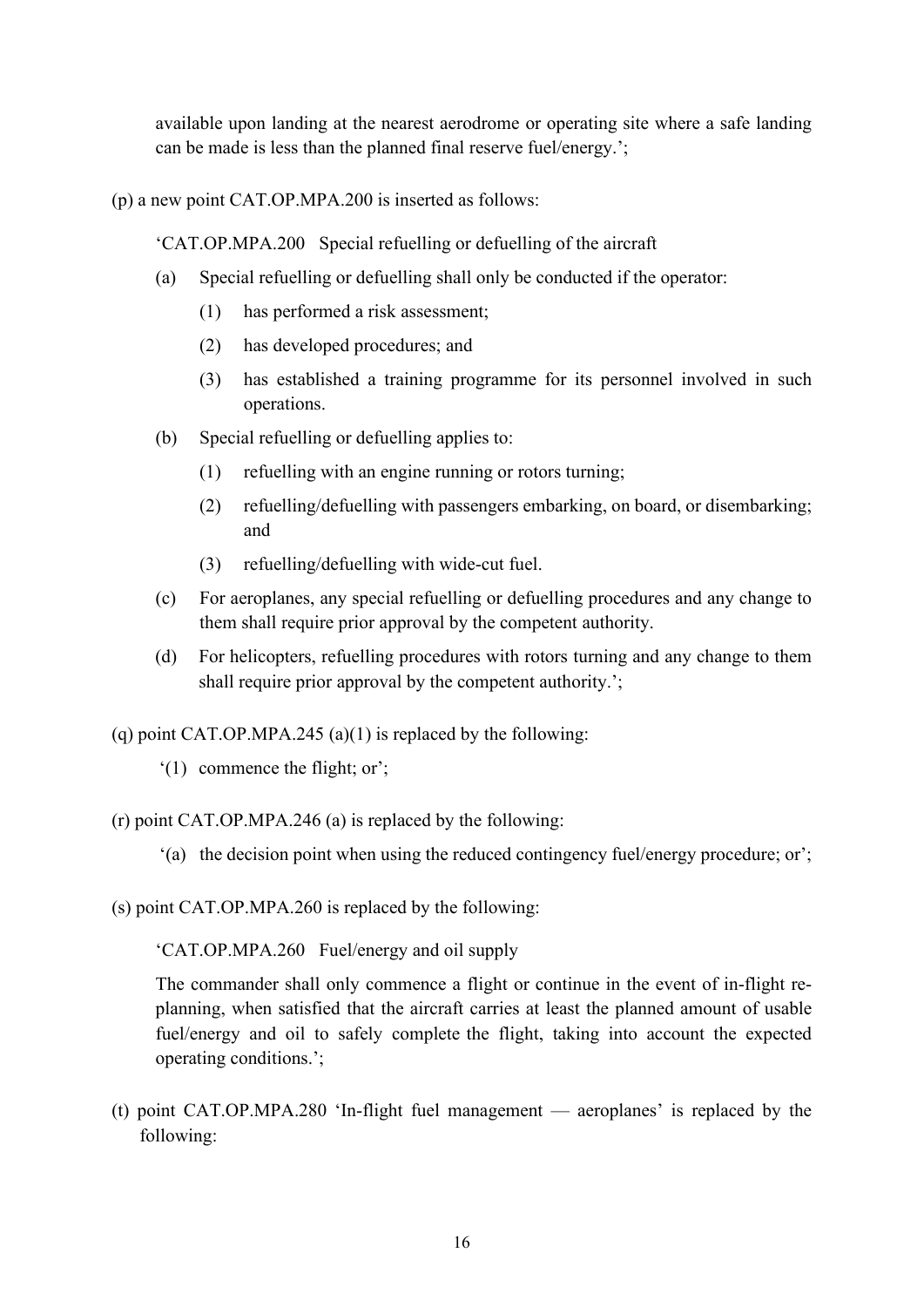'CAT.OP.MPA.280 *[INTENTIONALLY LEFT BLANK]*.';

(u) point CAT.OP.MPA.281 is deleted;

- (v) point CAT.POL.A.220 (f) is replaced by the following:
	- '(f) The expected mass of the aeroplane at the point where the two engines are assumed to fail shall not be less than that which would include sufficient fuel/energy to proceed to an aerodrome where the landing is assumed to be made, and to arrive there at an altitude of at least 1 500 ft (450 m) directly over the landing area, and thereafter, to fly for 15 minutes at cruising power or thrust, as appropriate.';

(w) point CAT.POL.A.420 (d) is replaced by the following::

'(d) The expected mass of the aeroplane at the point where the two engines are assumed to fail shall not be less than that which would include sufficient fuel/energy to proceed to an aerodrome where the landing is assumed to be made, and to arrive there at an altitude of at least 1 500 ft (450 m) directly over the landing area, and thereafter, to fly for 15 minutes at cruising power or thrust, as appropriate.';

(x) point CAT.IDE.A.195 (e) is replaced by the following:

'(e) The requirements applicable to the start and stop logic of the data link recorder are the same as the requirements applicable to the start and stop logic of the cockpit voice recorder (CVR) that are contained in point CAT.IDE.A.185.';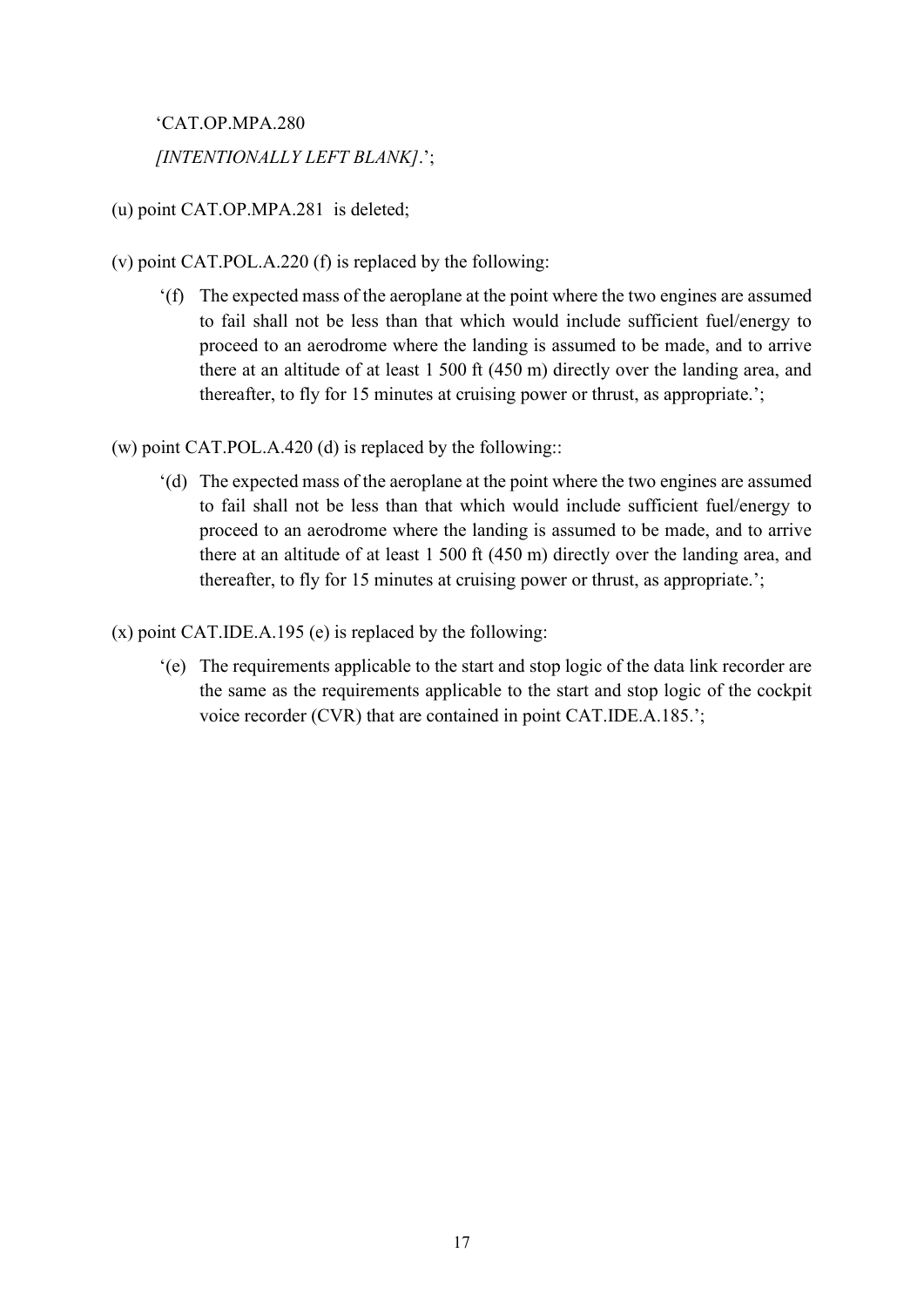- (5) Annex V is amended as follows:
- (a) point SPA.HEMS.150 is replaced by the following:

'SPA.HEMS.150 Fuel/energy supply — alleviation

As an alternative to points CAT.OP.MPA.191 (b), (c), and (d), when the helicopter emergency medical services (HEMS) mission is conducted under visual flight rules (VFR) within a local and defined geographical area, the fuel/energy policy shall ensure that on completion of the mission, the final reserve fuel/energy is sufficient for:

- (a) 30-minute flying time at best-range speed; or
- (b) 20-minute flying time at best-range speed by day, when operating within an area providing continuous and suitable operating sites.';

(b) point SPA.HEMS.155 is replaced by the following:

'SPA.HEMS.155 Refuelling with passengers on board

A refuelling procedure with either rotors stopped or rotors turning shall be provided in accordance with point CAT.OP.MPA.200 'Special refuelling or defuelling of the aircraft.';

(c) point SPA.HOFO.120 (a) is replaced by the following:

- '(a) *Onshore destination alternate aerodrome*. By way of derogation from points  $CAT.OP.MPA.192$ ,  $NCC.OP.152$ , and  $SPO.OP.151$ , pilot-in-command/commander does not need to specify a destination alternate aerodrome in the operational flight plan when conducting flights from an offshore location to a land aerodrome if either:
	- (1) the destination aerodrome is defined as a coastal aerodrome, or
	- (2) the following criteria are met:
		- (i) the destination aerodrome has a published instrument approach;
		- (ii) the flight time is less than 3 hours; and
		- (iii) the published weather forecast valid from 1 hour prior and 1 hour subsequent to the expected landing time specifies that:
			- (A) the cloud base is at least 700 feet above the minima associated with the instrument approach, or 1 000 feet above the destination aerodrome, whichever is higher; and
			- (B) visibility is at least 2 500 meters.';

(d) point SPA.SET-IMC.110 (l) is replaced by the following: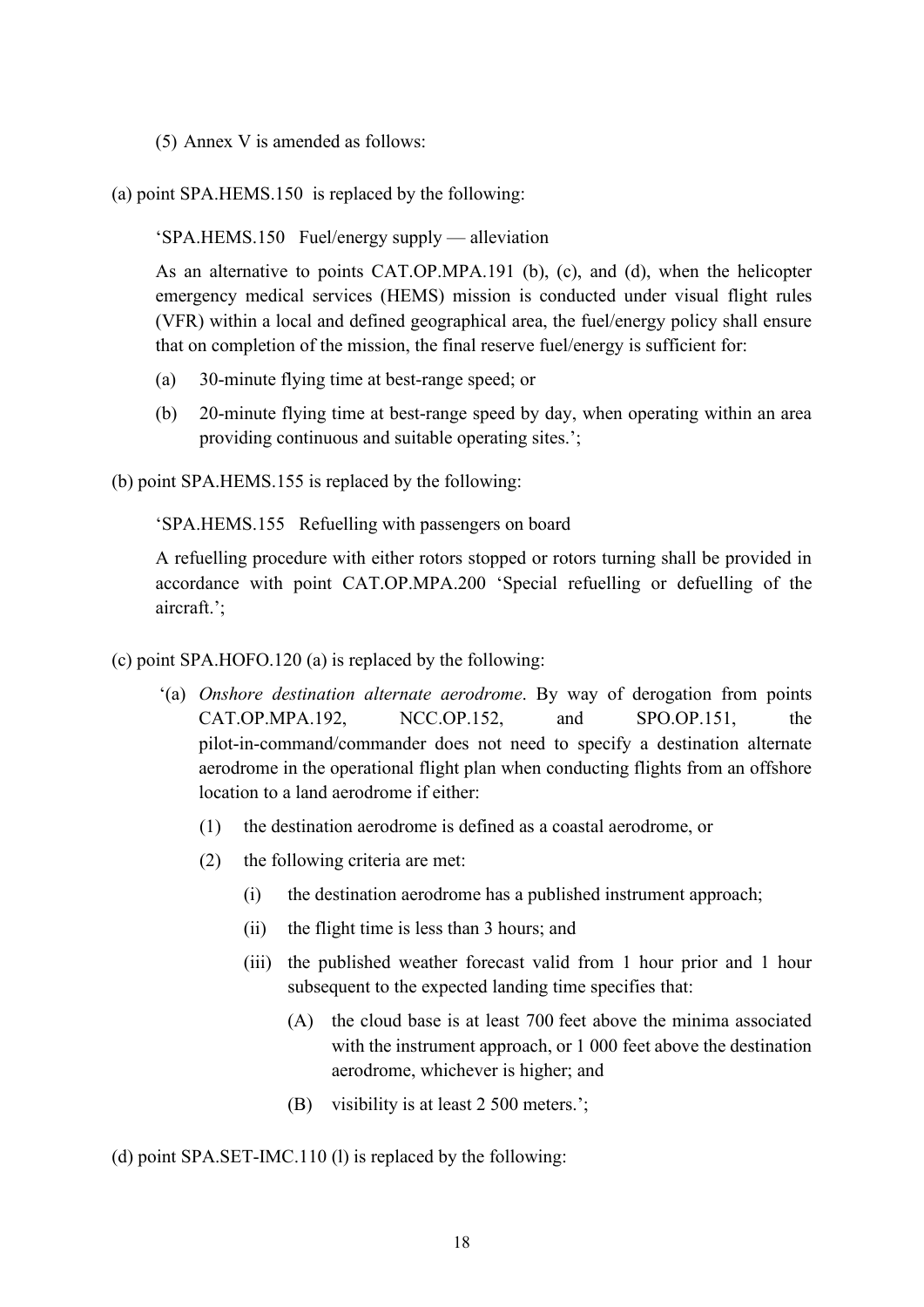'(l) an emergency engine power control device that permits continuing operation of the engine at a sufficient power range to safely complete the flight in the event of any reasonably probable failure of the fuel/energy control unit.'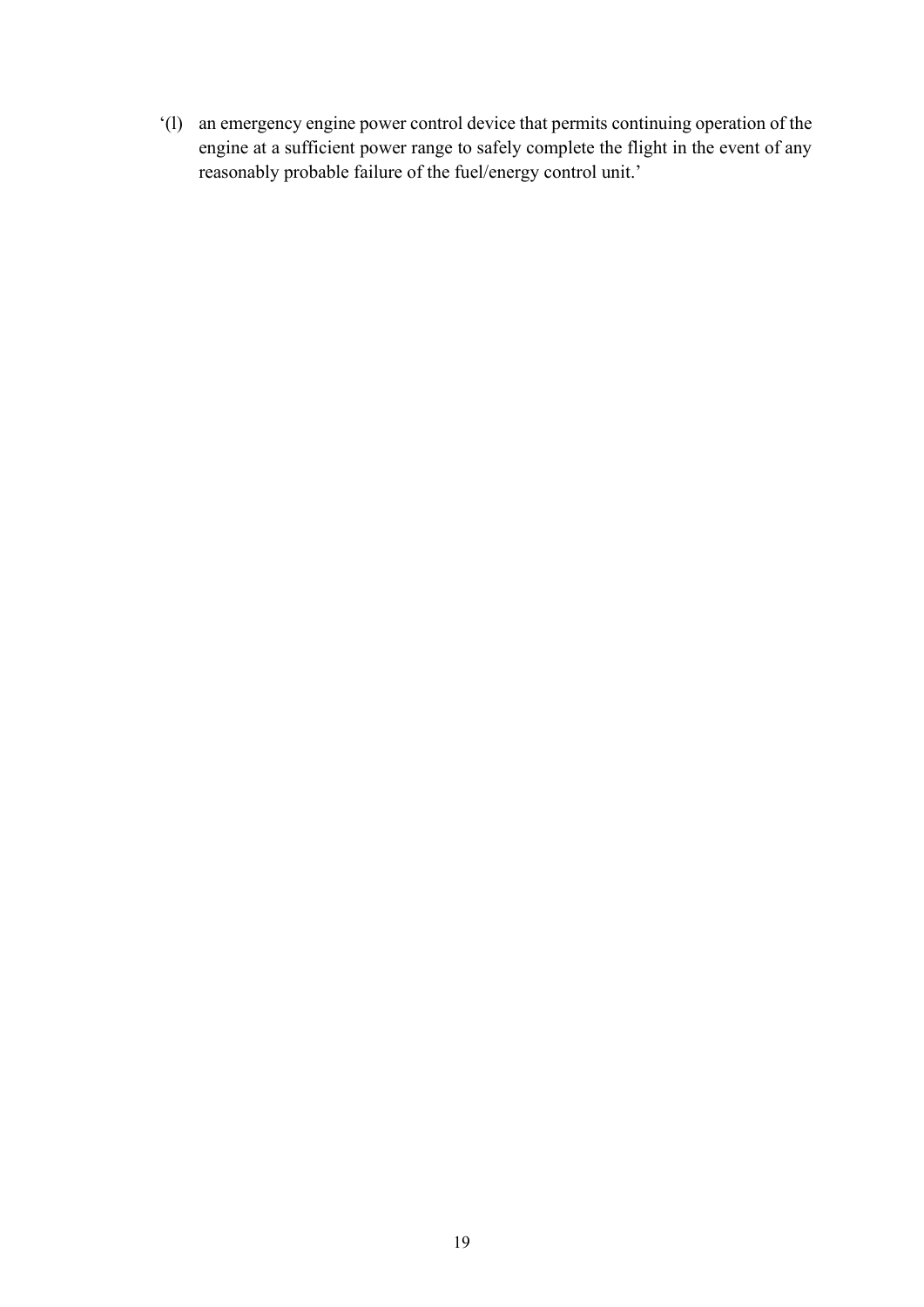- (6) Annex VI is amended as follows:
- (a) point NCC.OP.105 is replaced by the following:

'NCC.OP.105 Specification of isolated aerodromes — aeroplanes

For the selection of alternate aerodromes and the fuel/energy planning and in-flight replanning policy, the operator shall not consider an aerodrome as an isolated aerodrome unless the flying time to the nearest weather-permissible destination alternate aerodrome is more than:

- (a) for aeroplanes with reciprocating engines, 60 minutes; or
- (b) for turbine-engined aeroplanes, 90 minutes.';

(b) point NCC.OP.130 is replaced by the following:

'NCC.OP.130 Fuel/energy scheme — aeroplanes and helicopters

- (a) The operator shall establish, implement, and maintain a fuel/energy scheme that comprises:
	- (1) a fuel/energy planning and in-flight re-planning policy; and
	- (2) an in-flight fuel/energy management policy.
- (b) The fuel/energy scheme shall:
	- (1) be appropriate for the type(s) of operation performed; and
	- (2) correspond to the capability of the operator to support its implementation.';

(c) ;point NCC.OP.131 'Fuel and oil supply — helicopters' is replaced by the following:

'NCC.OP.131 Fuel/energy scheme — fuel/energy planning and in-flight re-planning policy — aeroplanes and helicopters

- (a) As part of the fuel/energy scheme, the operator shall establish a fuel/energy planning and in-flight re-planning policy to ensure that the aircraft carries a sufficient amount of usable fuel/energy to safely complete the planned flight and to allow for deviations from the planned operation.
- (b) The operator shall ensure that the fuel/energy planning of flights is based upon at least the following elements:
	- (1) procedures contained in the operations manual as well as:
		- (i) current aircraft-specific data derived from a fuel/energy consumption monitoring system, or, if not available;
		- (ii) data provided by the aircraft manufacturer; and
	- (2) the operating conditions under which the flight is to be conducted including: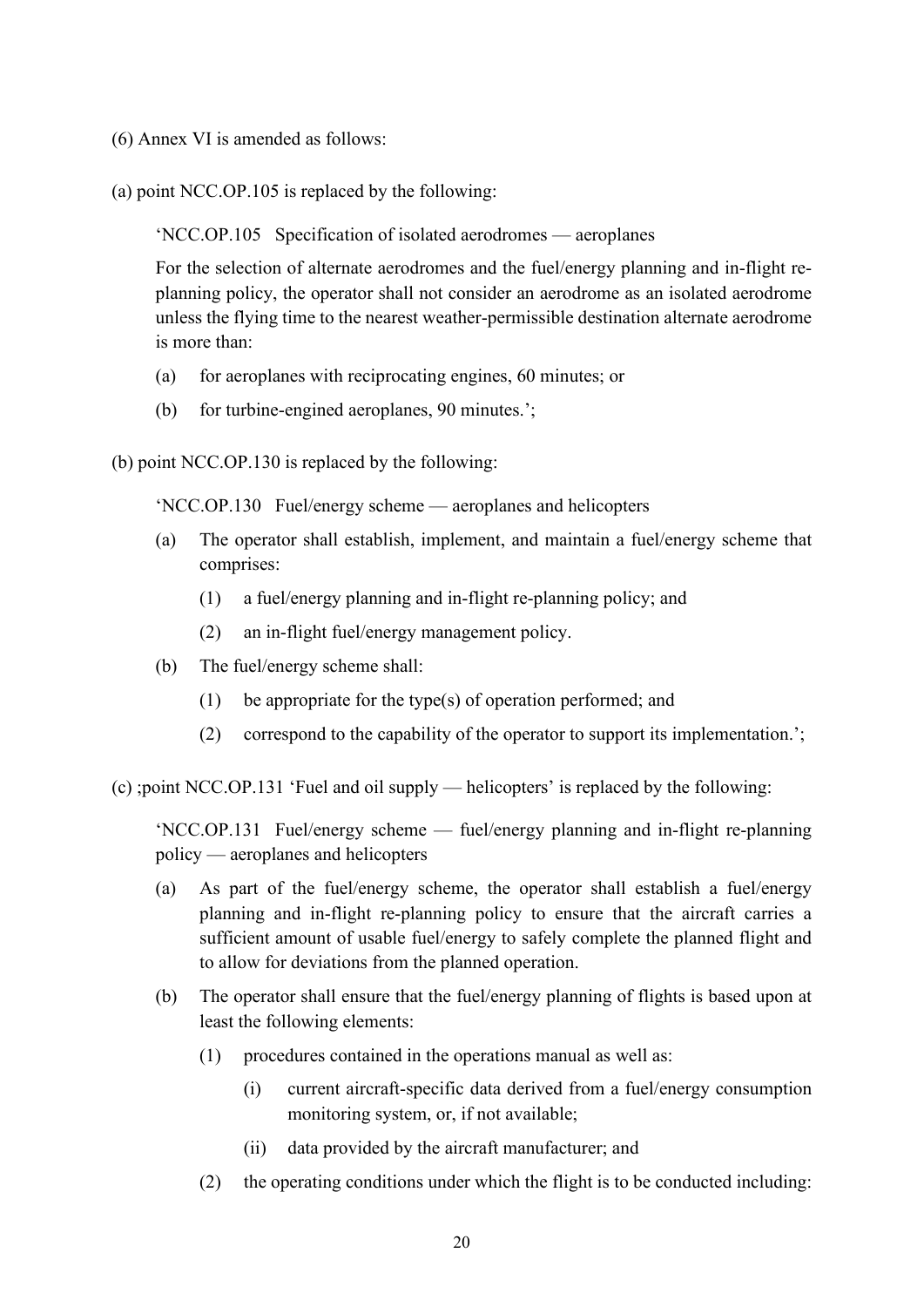- (i) aircraft fuel/energy consumption data;
- (ii) anticipated masses;
- (iii) anticipated meteorological conditions;
- (iv) the effects of deferred maintenance items or configuration deviations, or both; and
- (v) anticipated delays.
- (c) For aeroplanes, the operator shall ensure that the pre-flight calculation of the usable fuel/energy that is required for a flight includes:
	- (1) taxi fuel/energy that shall not be less than the amount expected to be used prior to take-off;
	- (2) trip fuel/energy that shall be the amount of fuel/energy that is required to enable the aeroplane to fly from take-off, or from the point of in-flight replanning, to landing at the destination aerodrome, taking into account the operating conditions of point (b);
	- (3) contingency fuel/energy that shall be the amount of fuel/energy required to compensate for unforeseen factors;
	- (4) destination alternate fuel/energy:
		- (i) when a flight is operated with at least one destination alternate aerodrome, it shall be the amount of fuel/energy required to fly from the destination aerodrome to the destination alternate aerodrome; or
		- (ii) when a flight is operated with no destination alternate aerodrome, it shall be the amount of fuel/energy required to hold at the destination aerodrome to compensate for the lack of a destination alternate aerodrome;
	- (5) final reserve fuel/energy that shall be the amount of fuel that is calculated at holding speed at 1 500 ft (450 m) above the aerodrome elevation in standard conditions according to the aircraft estimated mass on arrival at the destination alternate aerodrome, or destination aerodrome when no destination alternate aerodrome is required, and shall not be less than:
		- (i) for aeroplanes with reciprocating engines on visual flight rules (VFR) flights by night and instrument flight rules (IFR) flights, the fuel/energy to fly for 45 minutes; or
		- (ii) for aeroplanes with reciprocating engines on VFR flights by day, the fuel/energy to fly for 30 minutes;
		- (iii) for turbine-engined aeroplanes, the fuel/energy to fly for 30 minutes;
	- (6) additional fuel/energy, if required by the type of operation; it shall be the amount of fuel/energy to enable the aeroplane to perform a safe landing at a fuel/energy en route alternate aerodrome (fuel/energy ERA aerodrome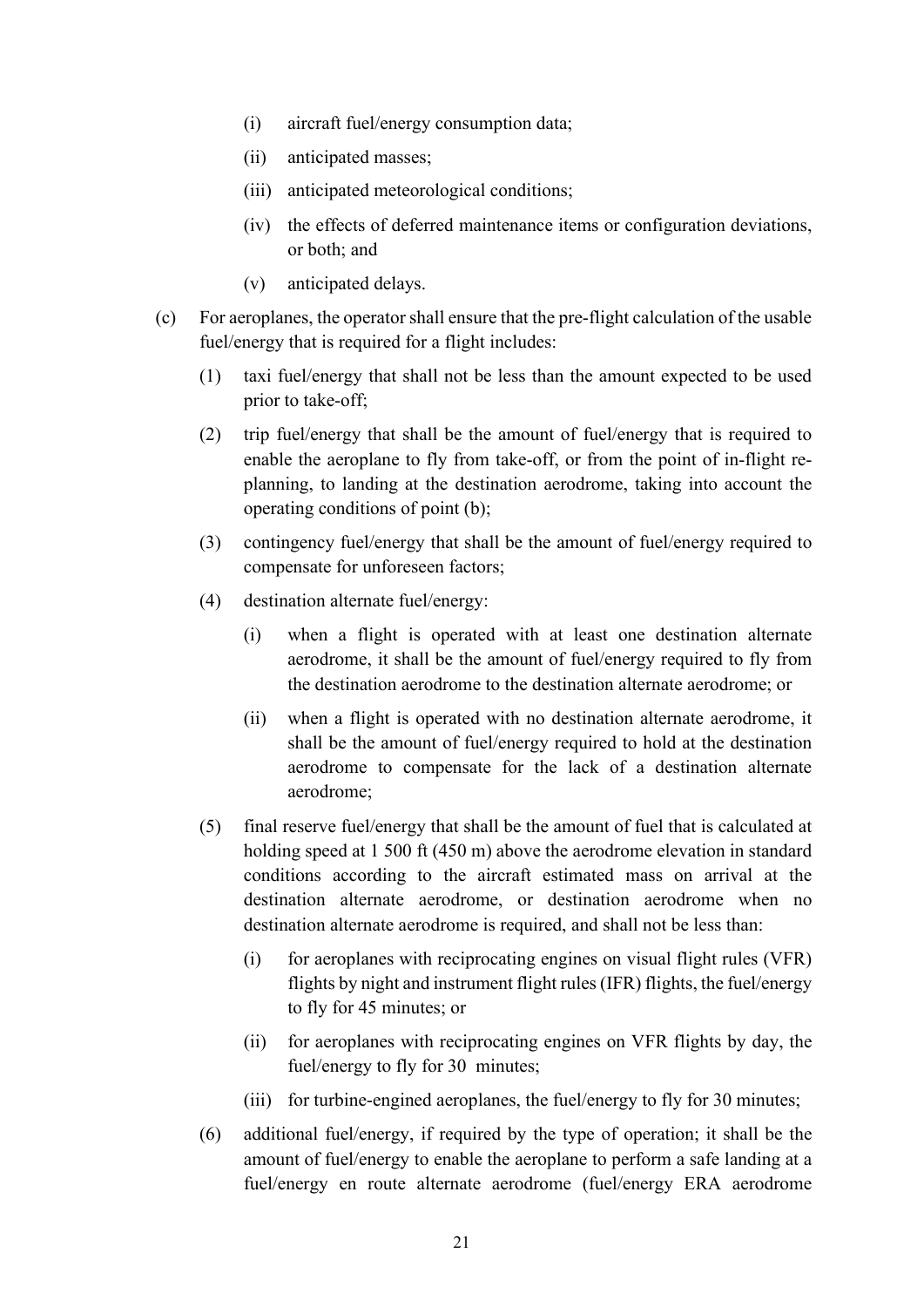critical scenario) in the event of an engine failure or loss of pressurisation, whichever requires the greater amount of fuel/energy, based on the assumption that such a failure occurs at the most critical point along the route; this additional fuel/energy is required only if the minimum amount of fuel/energy that is calculated according to points  $(c)(2)$  to  $(c)(5)$  is not sufficient for such an event;

- (7) extra fuel/energy to take into account anticipated delays or specific operational constraints; and
- (8) discretionary fuel/energy, if required by the commander.
- (d) For helicopters, the operator shall ensure that the pre-flight calculation of the usable fuel/energy that is required for a flight includes all of the following:
	- (1) fuel/energy to fly to the aerodrome or operating site of intended landing;
	- (2) if a destination alternate is required, destination alternate fuel/energy, which shall be the amount of fuel/energy that is required to execute a missed approach at the aerodrome or operating site of intended landing, and thereafter, to fly to the specified destination alternate, approach and land; and
	- (3) final reserve fuel/energy, which shall not be less than:
		- (i) for flights under VFR, fuel to fly for at least 20 minutes at best-range speed; or
		- (ii) for IFR flights, fuel to fly for at least 30 minutes at holding speed at 450 m (1 500 ft) above the aerodrome or operating site of intended landing or destination alternate in standard temperature conditions.
- (e) The operator shall ensure that if a flight has to proceed to a destination aerodrome other than the one originally planned, in-flight re-planning procedures for calculating the required usable fuel/energy are available and comply with points  $(c)(2)$  to  $(c)(7)$  for aeroplanes, and point (d) for helicopters.
- (f) The pilot in command shall only commence a flight or continue in the event of in-flight re-planning, when satisfied that the aircraft carries at least the planned amount of usable fuel/energy and oil to safely complete the flight.';
- (d) point NCC.OP.151 (b) is replaced by the following:
	- '(b) the place of intended landing is designated as an isolated aerodrome and:

(1) an instrument approach procedure is prescribed for the aerodrome of intended landing; and

(2) available current meteorological information indicates that the following meteorological conditions will exist from 2 hours before to 2 hours after the estimated time of arrival: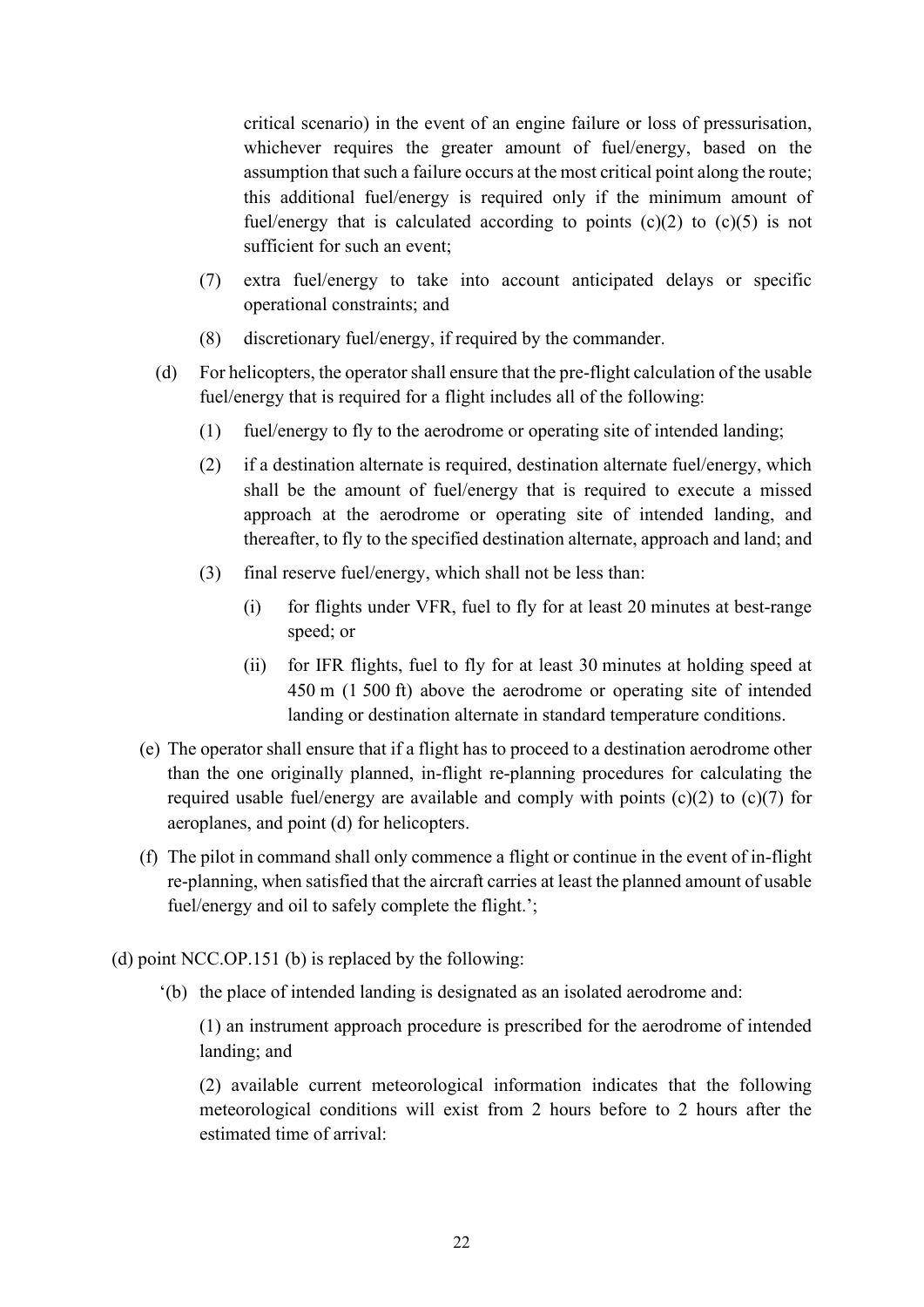(i) a cloud base of at least 300 m (1 000 ft) above the minimum associated with the instrument approach procedure; and

(ii) visibility of at least 5,5 km or of 4 km more than the minimum associated with the procedure.';

- (e) point NCC.OP.155 (b) is replaced by the following:
	- '(b) For all other types of fuel/energy, necessary precautions shall be taken and the aircraft shall be properly manned by qualified personnel ready to initiate and direct an evacuation of the aircraft by the most practical and expeditious means available.';
- (f) a new point NCC.OP.157 is inserted as follows:

'NCC.OP.157 Refuelling with engine(s) and/or rotors turning — helicopters

- (a) Refuelling with engine(s) and/or rotors turning shall only be conducted:
	- (1) with no passengers embarking or disembarking;
	- (2) if the operator of the aerodrome/operating site allows such operations;
	- (3) in accordance with any specific procedures and limitations in the aircraft flight manual (AFM);
	- (4) with JET A or JET A-1 fuel types; and
	- (5) in the presence of the appropriate rescue and firefighting (RFF) facilities or equipment.
- (b) The operator shall assess the risks associated with refuelling with engine(s) and/or rotors turning.
- (c) The operator shall establish appropriate procedures to be followed by all involved personnel, such as crew members and ground operations personnel.
- (d) The operator shall train its crew members and ensure that the involved ground operations personnel is trained appropriately.
- (e) The operator shall ensure that the helicopter refuelling procedure with engine(s) and/or rotors turning are specified in the operations manual. This procedure and any change thereto shall require prior approval by the competent authority.';

(g) point NCC.OP.205 is replaced by the following:

'NCC.OP.205 Fuel/energy scheme — in-flight fuel/energy management policy

- (a) The operator shall establish procedures to ensure that in-flight fuel/energy checks and fuel/energy management are performed.
- (b) The pilot-in-command shall monitor the amount of usable fuel/energy remaining on board to ensure that it is protected and not less than the fuel/energy that is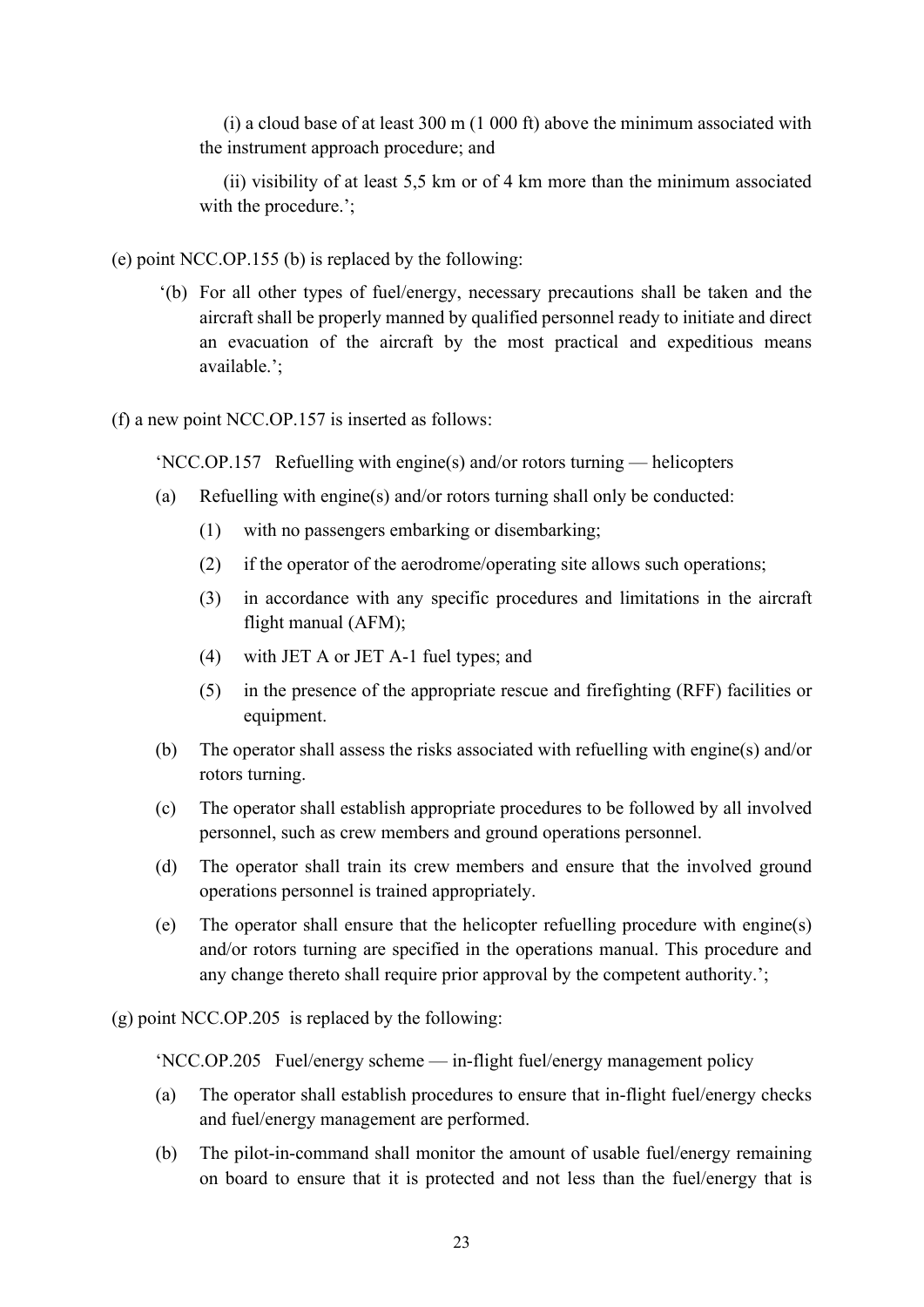required to proceed to an aerodrome or operating site where a safe landing can be made.

- (c) The pilot-in-command shall advise air traffic control (ATC) of a 'minimum fuel/energy' state by declaring 'MINIMUM FUEL' when the pilot-in-command has:
	- (1) committed to land at a specific aerodrome or operating site; and
	- (2) calculated that any change to the existing clearance to that aerodrome or operating site, or other air traffic delays, may result in landing with less than the planned final reserve fuel/energy.
- (d) The pilot-in-command shall declare a situation of 'fuel/energy emergency' by broadcasting 'MAYDAY MAYDAY MAYDAY FUEL' when the usable fuel/energy estimated to be available upon landing at the nearest aerodrome or operating site where a safe landing can be made is less than the planned final reserve fuel/energy.';

(h) points NCC.POL.110 (a)  $(6)(7)(8)$  and  $(9)$  are replaced by the following:

- '(6) mass of the fuel/energy at take-off and mass of trip fuel/energy;
- (7) mass of consumables other than fuel/energy, if applicable;
- (8) load components including passengers, baggage, freight, and ballast;
- (9) take-off mass, landing mass, and zero fuel/energy mass;';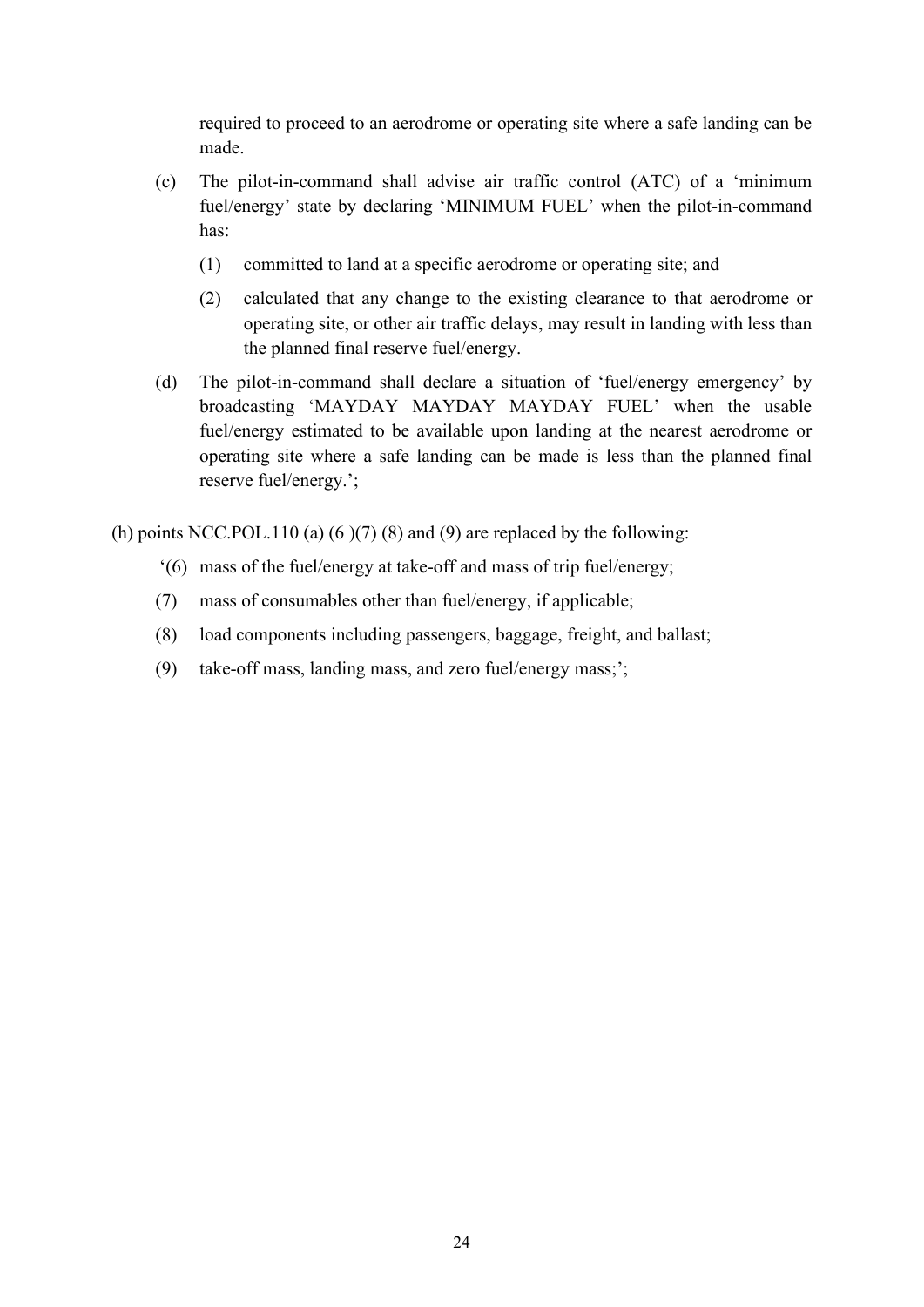- (7) Annex VII is amended as follows:
- (a) point NCO.OP.105 is replaced by the following:

'NCO.OP.105 Specification of isolated aerodromes — aeroplanes

'For the selection of alternate aerodromes and the fuel/energy supply, the pilot-in-command shall not consider an aerodrome as an isolated aerodrome unless the flying time to the nearest weather-permissible destination alternate aerodrome is more than:

- (a) for aeroplanes with reciprocating engines, 60 minutes; or
- (b) for turbine-engined aeroplanes, 90 minutes.';

(b) point NCO.OP.125 'Fuel and oil supply — aeroplanes' is replaced by the following:

'NCO.OP.125 Fuel/energy and oil supply — aeroplanes and helicopters

- (a) The pilot-in-command shall ensure that the quantity of fuel/energy and oil that is carried on board is sufficient, taking into account the meteorological conditions, any element affecting the performance of the aircraft, any delays that are expected in flight, and any contingencies that may reasonably be expected to affect the flight.
- (b) The pilot-in-command shall plan a quantity of fuel/energy to be protected as final reserve fuel/energy to ensure a safe landing. The pilot-in-command shall take into account all of the following, and in the following order of priority, to determine the quantity of the final reserve fuel/energy:
	- (1) the severity of the hazard to persons or property that may result from an emergency landing after fuel/energy starvation; and
	- (2) the likelihood of unexpected circumstances that the final reserve fuel/energy may no longer be protected.
- (c) The pilot-in-command shall commence a flight only if the aircraft carries sufficient fuel/energy and oil:
	- (1) when no destination alternate is required, to fly to the aerodrome or operating site of intended landing, plus the final reserve fuel/energy; or
	- (2) when a destination alternate is required, to fly to the aerodrome or operating site of intended landing, and thereafter, to an alternate aerodrome, plus the final reserve fuel/energy.';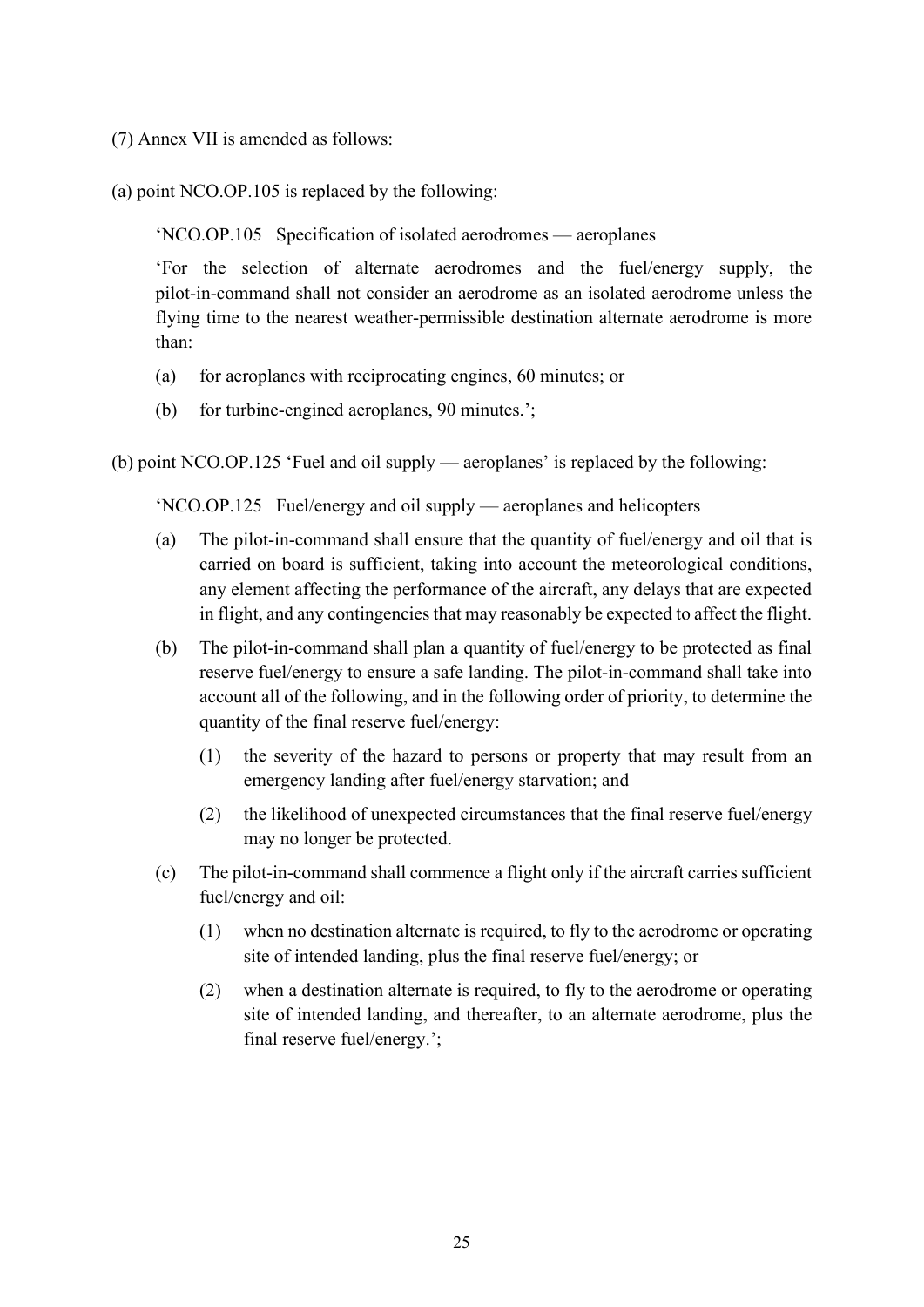- (c) point NCO.OP.126 'is deleted;
- (d) point NCO.OP.145 (b) is replaced by the following:
	- '(b) For all other types of fuel/energy, the aircraft shall not be refuelled when passengers are embarking, on board or disembarking, unless it is attended by the pilot-in-command or other qualified personnel ready to initiate and direct an evacuation of the aircraft by the most practical and expeditious means available.';
- (e) a new point NCO.OP.147 is inserted as follows:

'NCO.OP.147 Refuelling with engine(s) and/or rotors turning — helicopters

Refuelling with engine(s) and/or rotors turning shall only be conducted [if all those conditions are met simultaneously]:

- (a) if it is not practical to shut down or restart the engine;
- (b) in accordance with any specific procedures and limitations in the aircraft flight manual (AFM);
- (c) with JET A or JET A-1 fuel types;
- (d) with no passengers or task specialists on board, embarking or disembarking;
- (e) if the operator of the aerodrome or operating site allows such operations;
- (f) in the presence of the appropriate rescue and firefighting (RFF) facilities or equipment; and
- (g) in accordance with a checklist that shall contain:
	- (1) normal and contingency procedures;
	- (2) the required equipment;
	- (3) any limitations; and
	- (4) responsibilities and duties of the pilot-in-command and, if applicable, crew members and task specialists.';
- (f) point NCO.OP.185 is replaced by the following:

'NCO.OP.185 In-flight fuel/energy management

- (a) The pilot-in-command shall monitor the amount of usable fuel/energy remaining on board to ensure that it is protected and not less than the fuel/energy that is required to proceed to an aerodrome or operating site where a safe landing can be made.
- (b) The pilot-in-command of a controlled flight shall advise air traffic control (ATC) of a 'minimum fuel/energy' state by declaring 'MINIMUM FUEL' when the pilot-in-command has: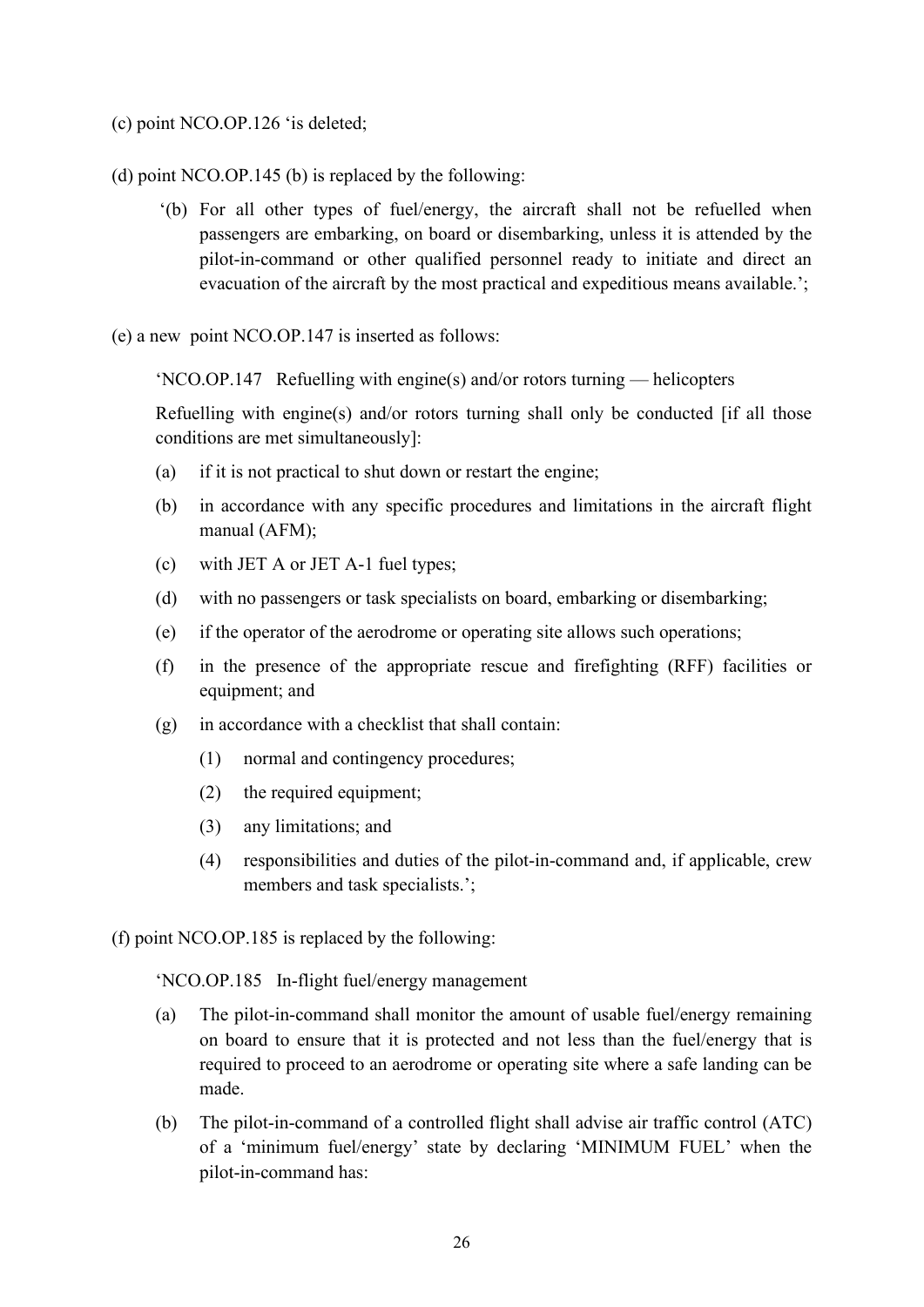- (1) committed to land at a specific aerodrome or operating site; and
- (2) calculated that any change to the existing clearance to that aerodrome or operating site, or other air traffic delays, may result in landing with less than the planned final reserve fuel/energy.
- (c) The pilot-in-command of a controlled flight shall declare a situation of 'fuel/energy emergency' by broadcasting 'MAYDAY MAYDAY MAYDAY FUEL' when the usable fuel/energy estimated to be available upon landing at the nearest aerodrome or operating site where a safe landing can be made is less than the planned final reserve fuel/energy.';
- (g) point NCO.SPEC.135 is deleted;
- (h) point NCO.SPEC.140 is deleted;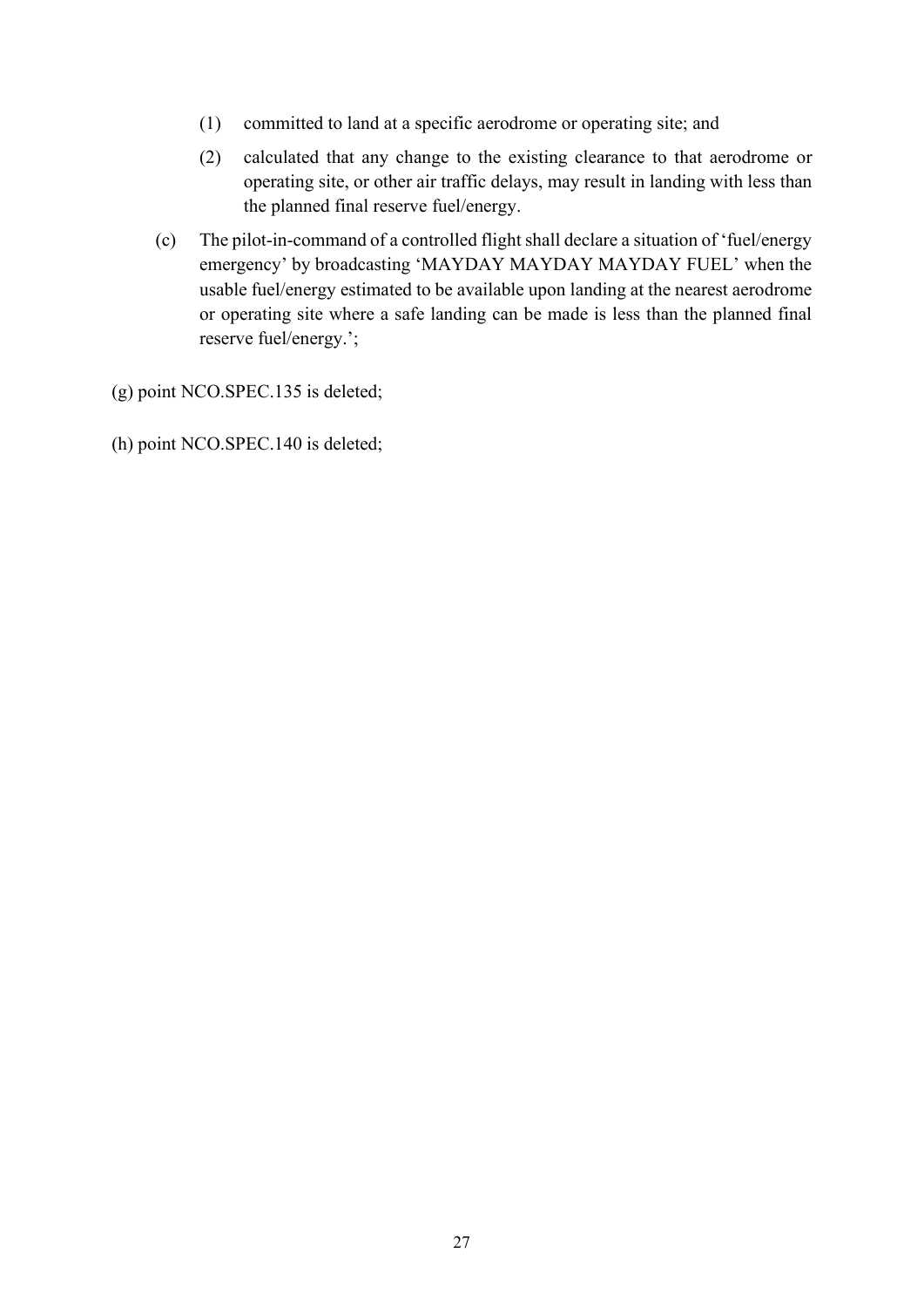- (8) Annex VIII is amended as follows:
- (a) point SPO.OP.105 is replaced by the following:

'SPO.OP.105 Specification of isolated aerodromes — aeroplanes

For the selection of alternate aerodromes and the fuel/energy planning and in-flight replanning policy, the operator shall not consider an aerodrome as an isolated aerodrome unless the flying time to the nearest weather-permissible destination alternate aerodrome is more than:

- (a) for aeroplanes with reciprocating engines, 60 minutes; or
- (b) for turbine-engined aeroplanes, 90 minutes.';

(b) point SPO.OP.130 is replaced by the following:

'SPO.OP.130 Fuel/energy scheme — aeroplanes and helicopters

- (a) The operator shall establish, implement, and maintain a fuel/energy scheme that comprises:
	- (1) a fuel/energy planning and in-flight re-planning policy; and
	- (2) an in-flight fuel/energy management policy.
- (b) The fuel/energy scheme shall:
	- (1) be appropriate for the type(s) of operation performed; and
	- (2) correspond to the capability of the operator to support its implementation.';

(c) point SPO.OP.131 is replaced by the following:

'SPO.OP.131 Fuel/energy scheme — fuel/energy planning and in-flight re-planning policy — aeroplanes and helicopters

- (a) As part of the fuel/energy scheme, the operator shall establish a fuel/energy planning and in-flight re-planning policy to ensure that the aircraft carries a sufficient amount of usable fuel/energy to safely complete the planned flight and to allow for deviations from the planned operation.
- (b) The operator shall ensure that the fuel/energy planning of flights is based upon at least the following elements:
	- (1) procedures contained in the operations manual as well as:
		- (i) current aircraft-specific data derived from a fuel/energy consumption monitoring system or, if not available;
		- (ii) data provided by the aircraft manufacturer; and
	- (2) the operating conditions under which the flight is to be conducted including: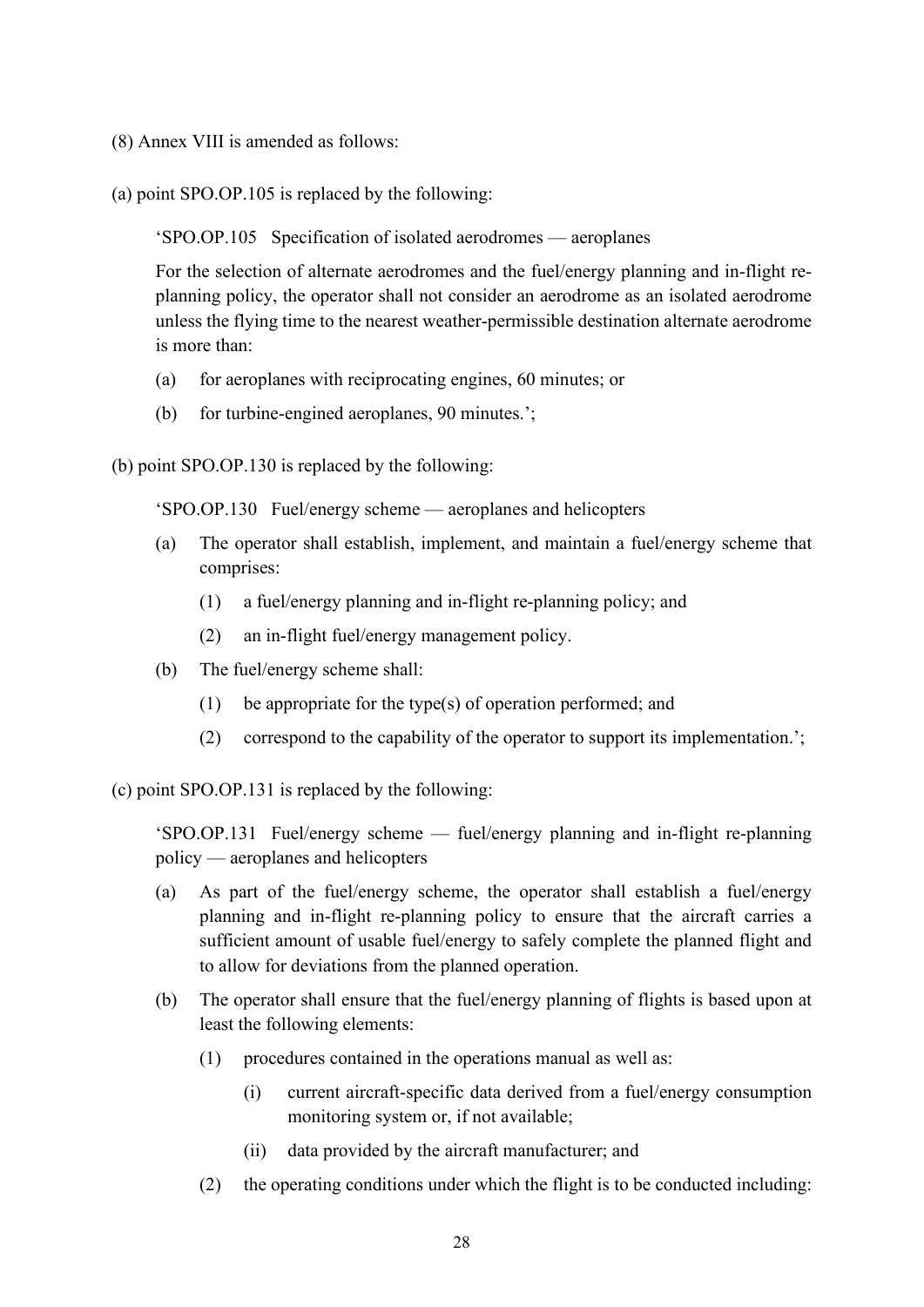- (i) aircraft fuel/energy consumption data;
- (ii) anticipated masses;
- (iii) anticipated meteorological conditions;
- (iv) the effects of deferred maintenance items and/or configuration deviations; and
- (v) anticipated delays.
- (c) For aeroplanes, the operator shall ensure that the pre-flight calculation of the usable fuel/energy that is required for a flight includes:
	- (1) taxi fuel/energy that shall not be less than the amount expected to be used prior to take-off;
	- (2) trip fuel/energy that shall be the amount of fuel/energy that is required to enable the aeroplane to fly from take-off, or from the point of in-flight replanning, to landing at the destination aerodrome, taking into account the operating conditions of point (b);
	- (3) contingency fuel/energy that shall be the amount of fuel/energy required to compensate for unforeseen factors;
	- (4) destination alternate fuel/energy
		- (i) when a flight is operated with at least one destination alternate aerodrome, it shall be the amount of fuel/energy required to fly from the destination aerodrome to the destination alternate aerodrome; or
		- (ii) when a flight is operated with no destination alternate aerodrome, it shall be the amount of fuel/energy required to hold at the destination aerodrome to compensate for the lack of a destination alternate aerodrome;
	- (5) final reserve fuel/energy that shall be protected to ensure a safe landing; the operator shall take into account all of the following, and in the following order of priority, to determine the quantity of the final reserve fuel/energy:
		- (i) the severity of the hazard to persons or property that may result from an emergency landing after fuel/energy starvation;
		- (ii) the likelihood of unexpected circumstances that the final reserve fuel/energy may no longer be protected;
	- (6) additional fuel/energy, if required by the type of operation; it shall be the amount of fuel/energy to enable the aeroplane to perform a safe landing at a fuel/energy en route alternate aerodrome (fuel/energy ERA aerodrome critical scenario) in the event of an engine failure or loss of pressurisation, whichever requires the greater amount of fuel/energy, based on the assumption that such a failure occurs at the most critical point along the route; this additional fuel/energy is required only if the minimum amount of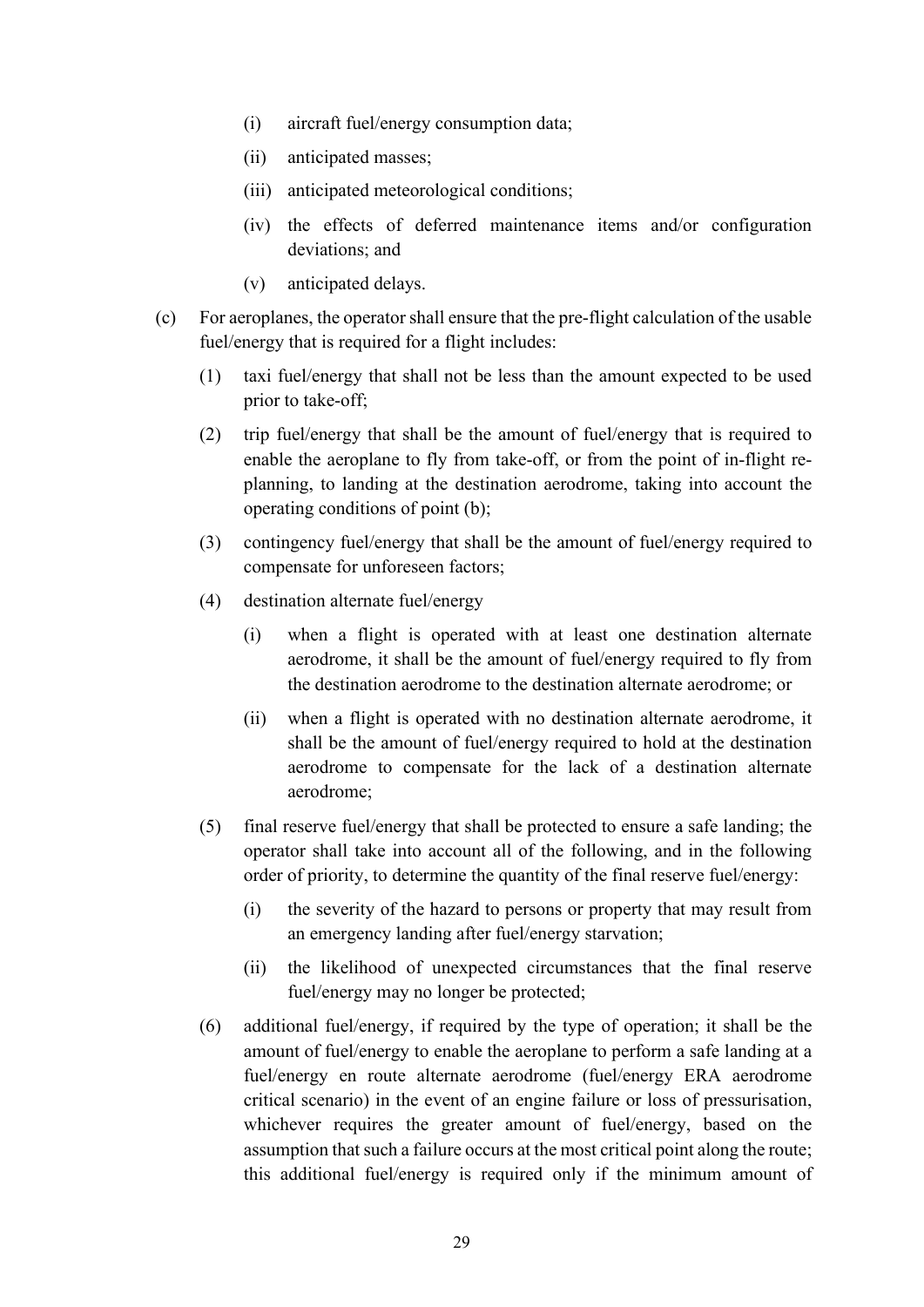fuel/energy that is calculated according to points  $(c)(2)$  to  $(c)(5)$  is not sufficient for such an event;

- (7) extra fuel/energy to take into account anticipated delays or specific operational constraints; and
- (8) discretionary fuel/energy, if required by the pilot-in-command.
- (d) For helicopters, the operator shall ensure that the pre-flight calculation of the usable fuel/energy that is required for a flight includes all of the following:
	- (1) fuel/energy to fly to the aerodrome or operating site of intended landing;
	- (2) if a destination alternate is required, destination alternate fuel/energy, which shall be the amount of fuel/energy that is required to execute a missed approach at the aerodrome or operating site of intended landing, and thereafter, to fly to the specified destination alternate, approach and land; and
	- (3) final reserve fuel/energy, which shall be protected to ensure a safe landing; the operator shall take into account all of the following, and in the following order of priority, to determine the quantity of the final reserve fuel/energy:
		- (i) the severity of the hazard to persons or property that may result from an emergency landing after fuel/energy starvation; and
		- (ii) the likelihood of such unexpected circumstances that the final reserve fuel/energy may no longer be protected;
	- (4) extra fuel/energy to take into account anticipated delays or specific operational constraints; and
	- (5) discretionary fuel/energy, if required by the pilot-in-command.
- (e) The operator shall ensure that, if a flight has to proceed to a destination aerodrome other than the one originally planned, in-flight re-planning procedures for calculating the required usable fuel/energy are available and comply with points  $(c)(2)$  to  $(c)(7)$  for aeroplanes, and point (d) for helicopters.
- (f) The pilot in command shall only commence a flight or continue in the event of inflight re-planning, when satisfied that the aircraft carries at least the planned amount of usable fuel/energy and oil to safely complete the flight.';
- (d) point SPO.OP.150 (b) is replaced by the following:
	- '(b) the place of intended landing is designated as an isolated aerodrome and:

(1) an instrument approach procedure is prescribed for the aerodrome of intended landing; and

(2) available current meteorological information indicates that the following meteorological conditions will exist from 2 hours before to 2 hours after the estimated time of arrival, or from the actual time of departure to 2 hours after the estimated time of arrival whichever is the shorter period: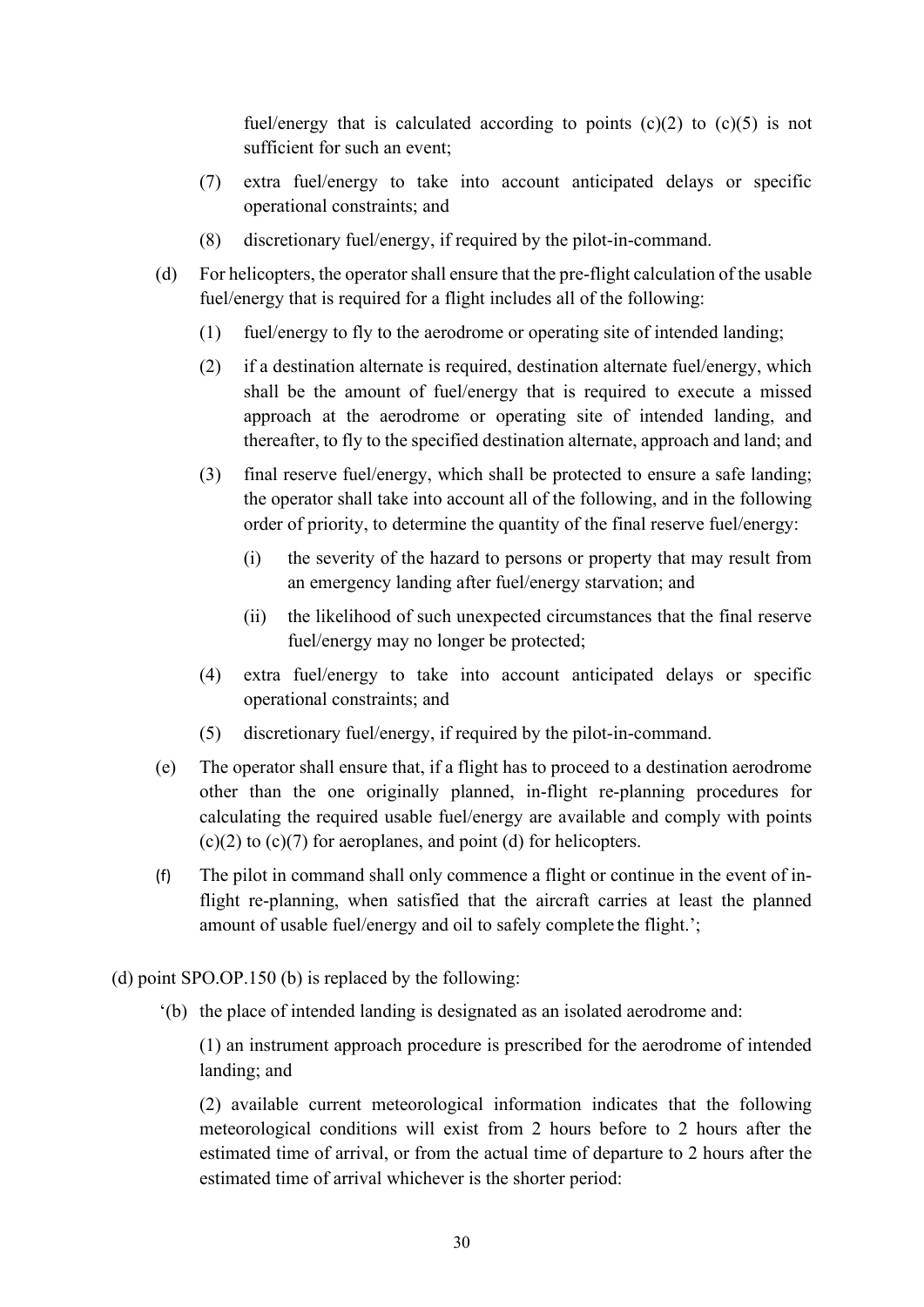(i) a cloud base of at least  $300 \text{ m}$  (1 000 ft) above the minimum associated with the instrument approach procedure; and

(ii) visibility of at least 5,5 km or of 4 km more than the minimum associated with the procedure.';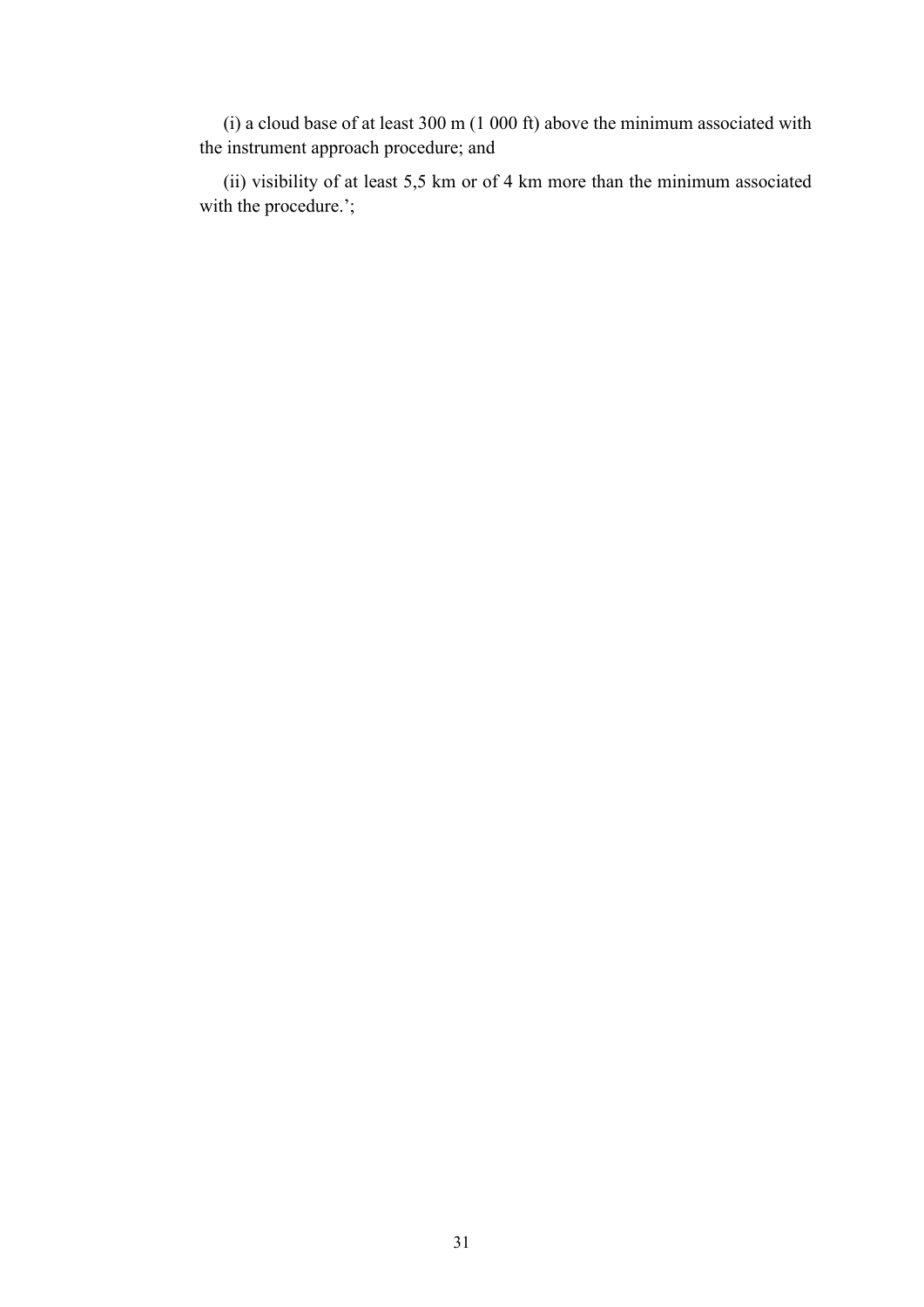- (e) point SPO.OP.155 (b) is replaced by the following:
	- '(b) For all other types of fuel/energy, necessary precautions shall be taken and the aircraft shall be properly manned by qualified personnel ready to initiate and direct an evacuation of the aircraft by the most practical and expeditious means available.';
- (f) a new point SPO.OP.157 is inserted as follows:

'SPO.OP.157 Refuelling with engine(s) and/or rotors turning — helicopters

- (a) Refuelling with engine(s) and/or rotors turning shall only be conducted:
	- (1) with no task specialists embarking or disembarking;
	- (2) if the operator of the aerodrome or operating site allows such operations;
	- (3) in accordance with any specific procedures and limitations in the aircraft flight manual (AFM);
	- (4) with JET A or JET A-1 fuel types; and
	- (5) in the presence of the appropriate rescue and firefighting (RFF) facilities or equipment.
- (b) The operator shall assess the risks associated with refuelling with engine(s) and/or rotors turning.
- (c) The operator shall establish appropriate procedures to be followed by all involved personnel, such as crew members, task specialists, and ground operations personnel.
- (d) The operator shall ensure that its crew members, ground operations personnel, as well as any task specialist involved in the procedures, are appropriately trained.
- (e) The operator shall ensure that the helicopter refuelling procedures with engine(s) and/or rotors turning are specified in the operations manual.';

(g) point SPO.OP.190 is replaced by the following:

'SPO.OP.190 Fuel/energy scheme — in-flight fuel/energy management policy

- (a) The operator of complex motor-powered aircraft shall establish procedures to ensure that in-flight fuel/energy checks and fuel/energy management are performed.
- (b) The pilot-in-command shall monitor the amount of usable fuel/energy remaining on board to ensure that it is protected and not less than the fuel/energy that is required to proceed to an aerodrome or operating site where a safe landing can be made.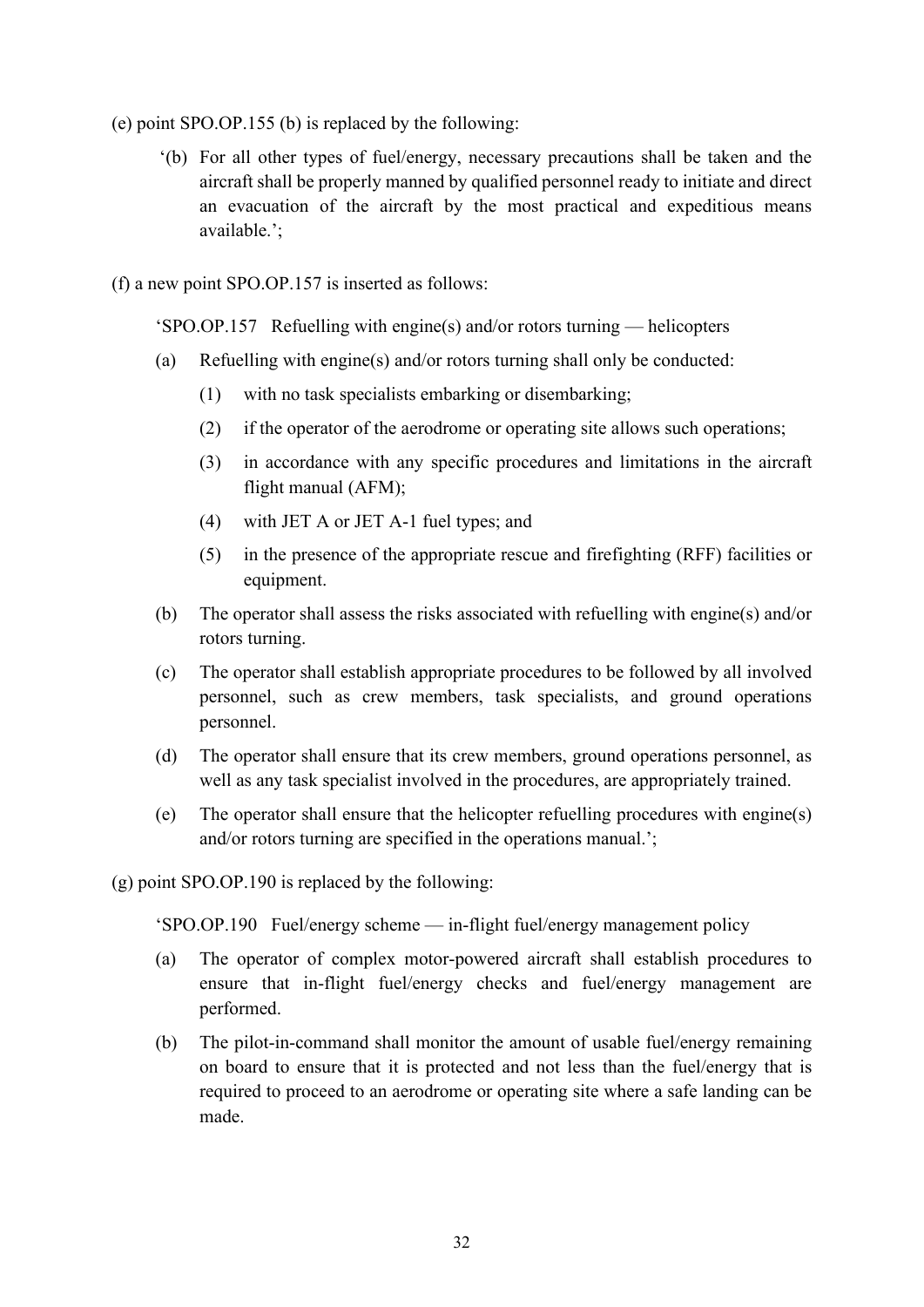- (c) The pilot-in-command shall advise air traffic control (ATC) of a 'minimum fuel/energy' state by declaring 'MINIMUM FUEL' when the pilot-in-command has:
	- (1) committed to land at a specific aerodrome or operating site; and
	- (2) calculated that any change to the existing clearance to that aerodrome or operating site, or other air traffic delays, may result in landing with less than the planned final reserve fuel/energy.
- (d) The pilot-in-command shall declare a situation of 'fuel/energy emergency' by broadcasting 'MAYDAY MAYDAY MAYDAY FUEL' when the usable fuel/energy estimated to be available upon landing at the nearest aerodrome or operating site where a safe landing can be made is less than the planned final reserve fuel/energy.';
- (h) point SPO.POL.110 is replaced by the following:

'SPO.POL.110 Mass and balance system — commercial operations with aeroplanes and helicopters and non-commercial operations with complex motor-powered aircraft

- (a) The operator shall establish a mass and balance system to determine for each flight or series of flights the following:
	- (1) aircraft dry operating mass;
	- (2) mass of the traffic load;
	- (3) mass of the fuel/energy load;
	- (4) aircraft load and load distribution;
	- (5) take-off mass, landing mass, and zero fuel/energy mass; and
	- (6) applicable aircraft centre of gravity (CG) positions.
- (b) The flight crew shall be provided with a means of replicating and verifying any mass and balance computation based on electronic calculations.
- (c) The operator shall establish procedures to enable the pilot-in-command to determine the mass of the fuel/energy load by using the actual density or, if not known, the density calculated in accordance with a method specified in the operations manual.';

(i) points SPO.POL.115 (a)(6) (7) (8) and (9) are replaced by the following:

- '(6) mass of the fuel/energy at take-off and mass of trip fuel/energy;
- (7) mass of consumables other than fuel/energy, if applicable;
- (8) load components;
- (9) take-off mass, landing mass, and zero fuel/energy mass;';